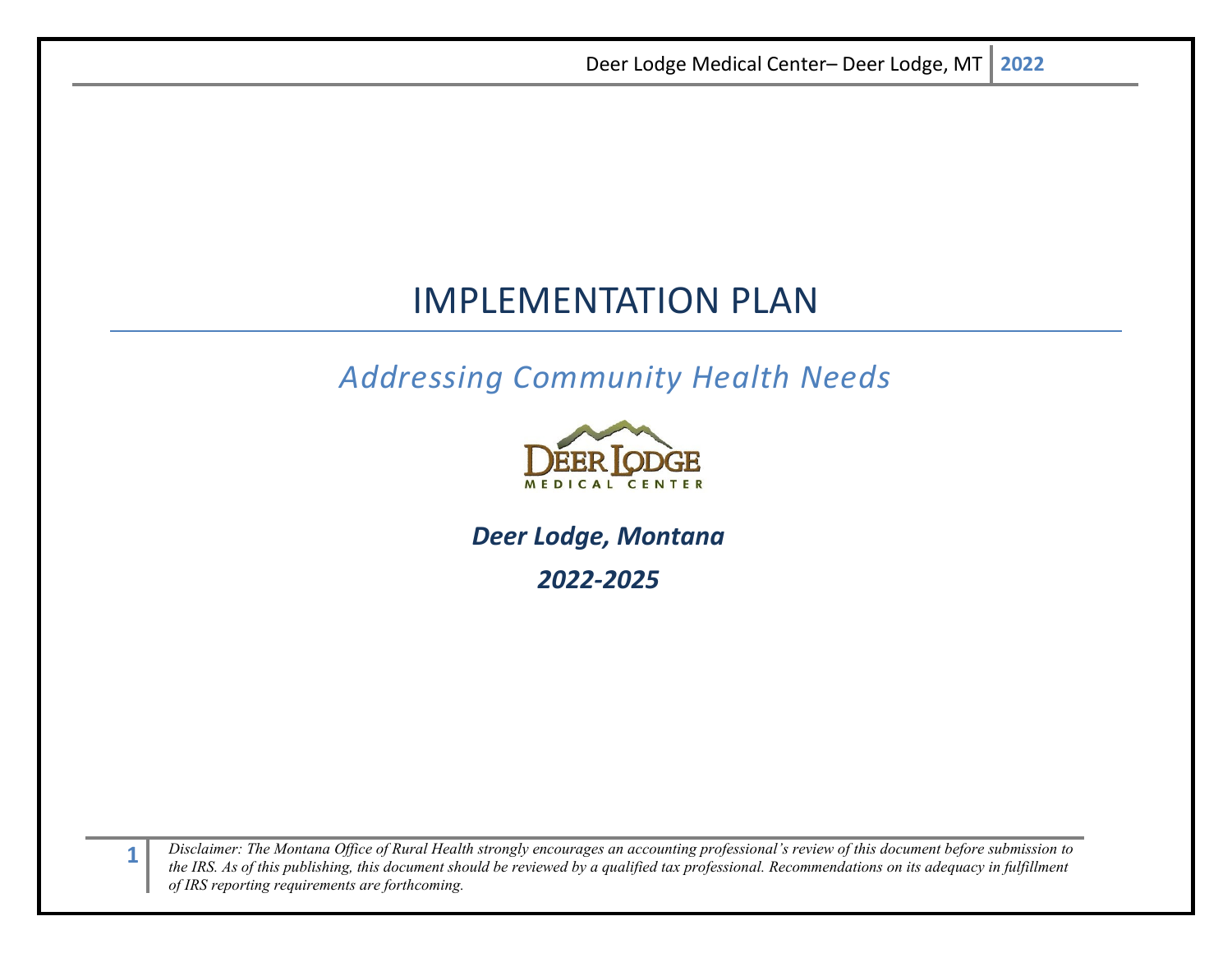# **Table of Contents**

Disclaimer: The Montana Office of Rural Health strongly encourages an accounting professional's review of this document before submission to the IRS. As of this publishing, this document should be reviewed by a qualified tax professional. Recommendations on its adequacy in fulfillment of IRS reporting requirements are forthcoming.

 $\overline{\mathbf{2}}$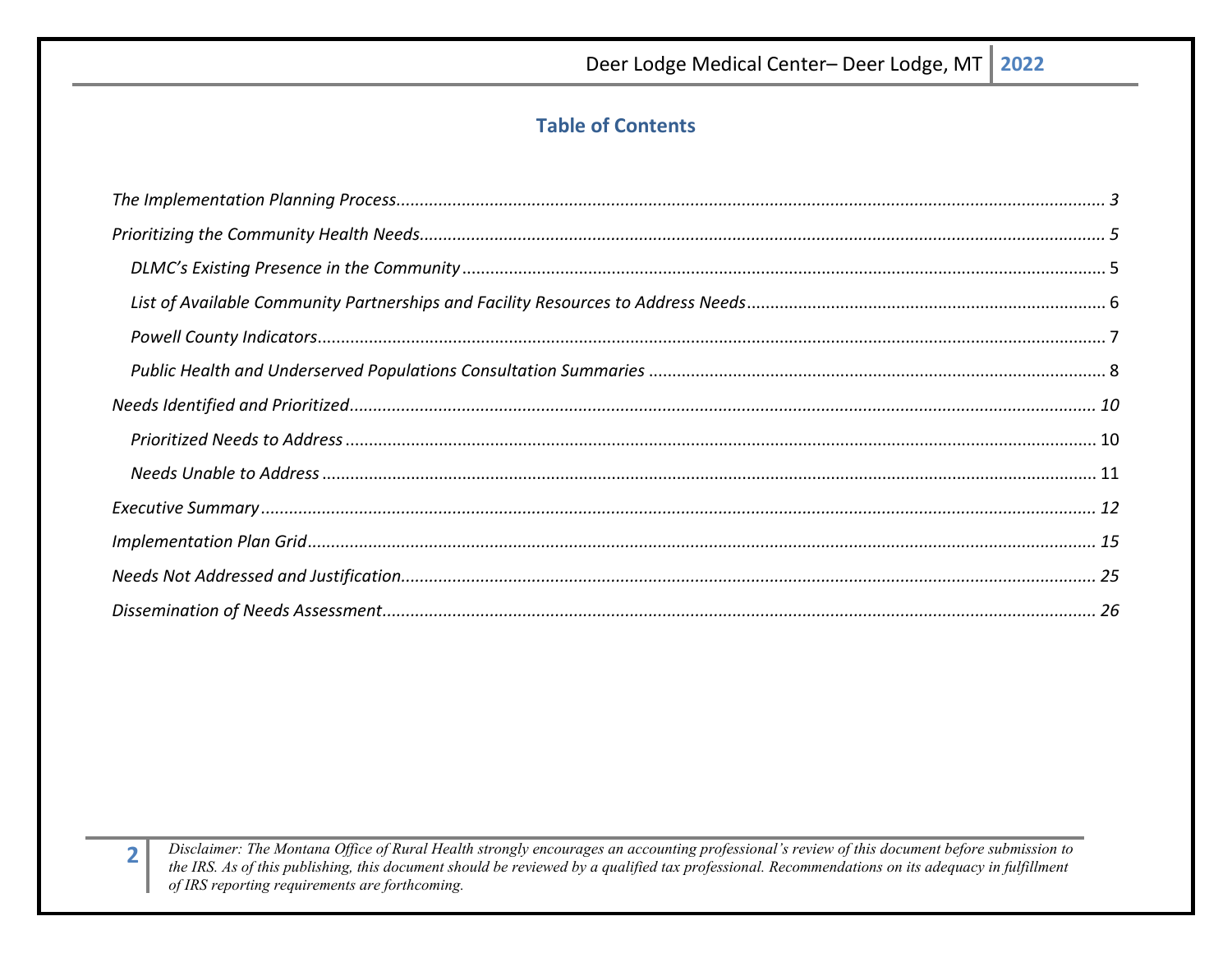## **The Implementation Planning Process**

<span id="page-2-0"></span>The implementation planning committee – comprised of Deer Lodge Medical Center (DLMC) leadership team– participated in an implementation planning process to systematically and thoughtfully respond to all issues and opportunities identified through their community health needs assessment (CHNA) process.

The Community Health Services Development (CHSD), community health needs assessment was performed in the winter of 2022 to determine the most important health needs and opportunities for Powell County, Montana. The CHSD project is administrated by the Montana Office of Rural Health (MORH) and funded in part through the Montana Health Research and Education Foundation (MHREF) Flex Grant. "Needs" were identified as the top issues or opportunities rated by respondents during the CHSD survey process or during focus groups (see page 10 for a list of "Needs Identified and Prioritized"). For more information regarding the needs identified, as well as the assessment process/approach/methodology, please refer to the facility's assessment report, which is posted on the facility's website [\(dlmed.org\)](https://www.dlmed.org/).

The community steering and implementation planning committees identified the most important health needs to be addressed by reviewing the CHNA, secondary data, community demographics, and input from representatives of the broad interest of the community, including those with public health expertise (see page 8 for additional information regarding input received from community representatives).

The implementation planning committee reviewed the priority recommendations provided by the community steering committee and determined which needs or opportunities could be addressed considering DLMC's parameters of resources and limitations. The committee then prioritized the needs/opportunities using the additional parameters of the organizational vision, mission, and values, as well as existing and potential community partners. Participants then created a goal to achieve through strategies and activities, as well as the general approach to meeting the stated goal (i.e., staff member responsibilities, timeline, potential community partners, anticipated impact(s), and performance/evaluation measures).

The prioritized health needs as determined through the assessment process and which the facility will be addressing relates to the following healthcare issues:

**Health and wellness**

#### **Access to healthcare services**

**3** *Disclaimer: The Montana Office of Rural Health strongly encourages an accounting professional's review of this document before submission to the IRS. As of this publishing, this document should be reviewed by a qualified tax professional. Recommendations on its adequacy in fulfillment of IRS reporting requirements are forthcoming.*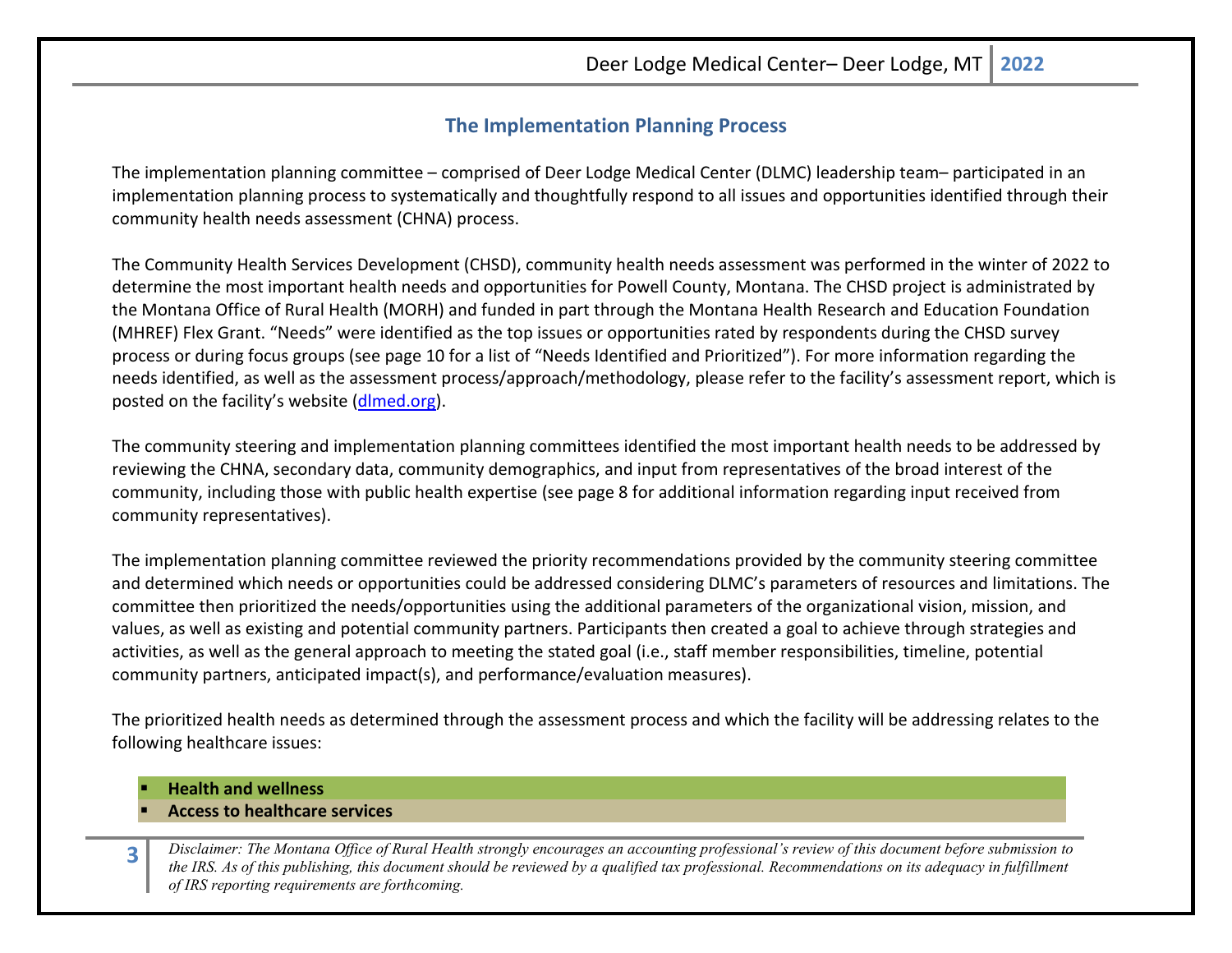In addressing the aforementioned issues, DLMC seeks to:

- a) Improve access to healthcare services
- b) Enhance the health of the community
- c) Advance medical or health knowledge

**Facility Mission**: To provide patient focused healthcare.

**Facility Vision**: To partner with our community to be the first-choice healthcare provider, creating a healing environment by personalizing, demystifying, and humanizing the healthcare experience for patients and their caregivers.

**Facility Values**: Our Values are our core principals and are fundamental to our purpose. Our values affirm the beliefs of our employees and reflect how we commit to treat our patients, our colleagues, and our community. We commit to:

- Treat each other and those we serve with compassion, respect and dignity
- Customize care according to patients' personal choices through informed, engaged interviews
- Act with integrity and adhere to the highest ethical standards, valuing honesty, trust and professionalism
- Attract and retain high quality professionals
- Value teamwork, collaboration and cooperation
- Demonstrate accountability to our patients an each other for high standards of care
- Doing the right thing, at the right time, for the right reason

#### **Implementation Planning Committee Members:**

Tony Pfaff, CEO- Deer Lodge Medical Center (DLMC) Jaena Richards, COO- DLMC Andy Dreesen, CAO- DLMC Andy Beck, CNO- DLMC Kyle Kohn, QAPI Manager- DLMC Laurie Duncan, Planetree Coordinator- DLMC

**4** *Disclaimer: The Montana Office of Rural Health strongly encourages an accounting professional's review of this document before submission to the IRS. As of this publishing, this document should be reviewed by a qualified tax professional. Recommendations on its adequacy in fulfillment of IRS reporting requirements are forthcoming.*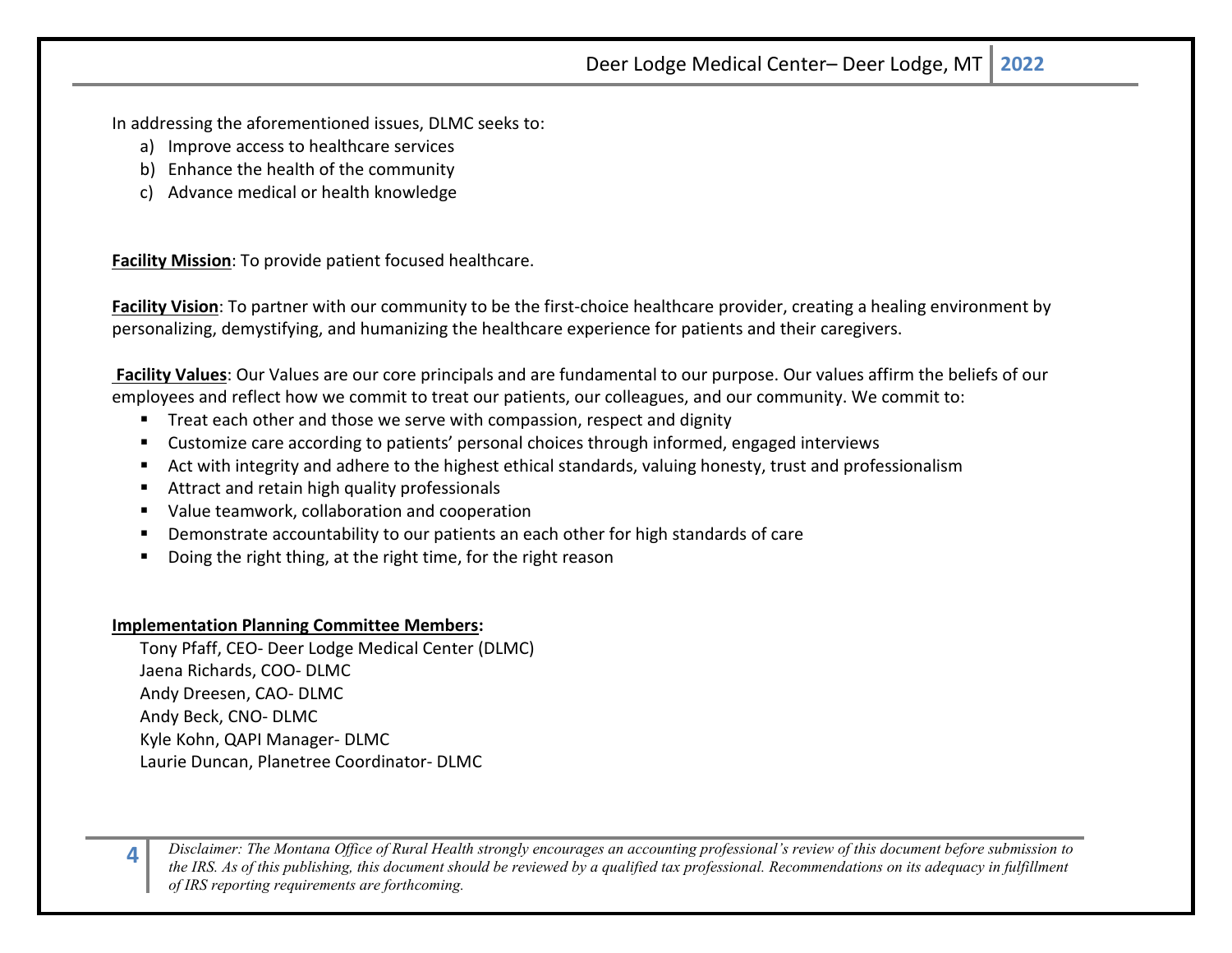# **Prioritizing the Community Health Needs**

<span id="page-4-0"></span>The steering and implementation planning committees completed the following to prioritize the community health needs:

- 1. Reviewed the facility's presence in the community (i.e., activities already being done to address community need)
- 2. Considered organizations outside of the facility which may serve as collaborators in executing the facility's implementation plan
- 3. Assessed the health indicators of the community through available secondary data
- 4. Evaluated the feedback received from consultations with those representing the community's interests, including public health

# <span id="page-4-1"></span>**1. DLMC's Existing Presence in the Community**

- Reduced-cost Lab Days
- High School Concussion Testing Program
- **DLMC** Health Walk
- **Medical Support at Sporting Events**
- **EXECT:** City Recreation Sponsorships
- **Public Access to meeting rooms and facility**
- Health Awareness events and classes
- Community event participation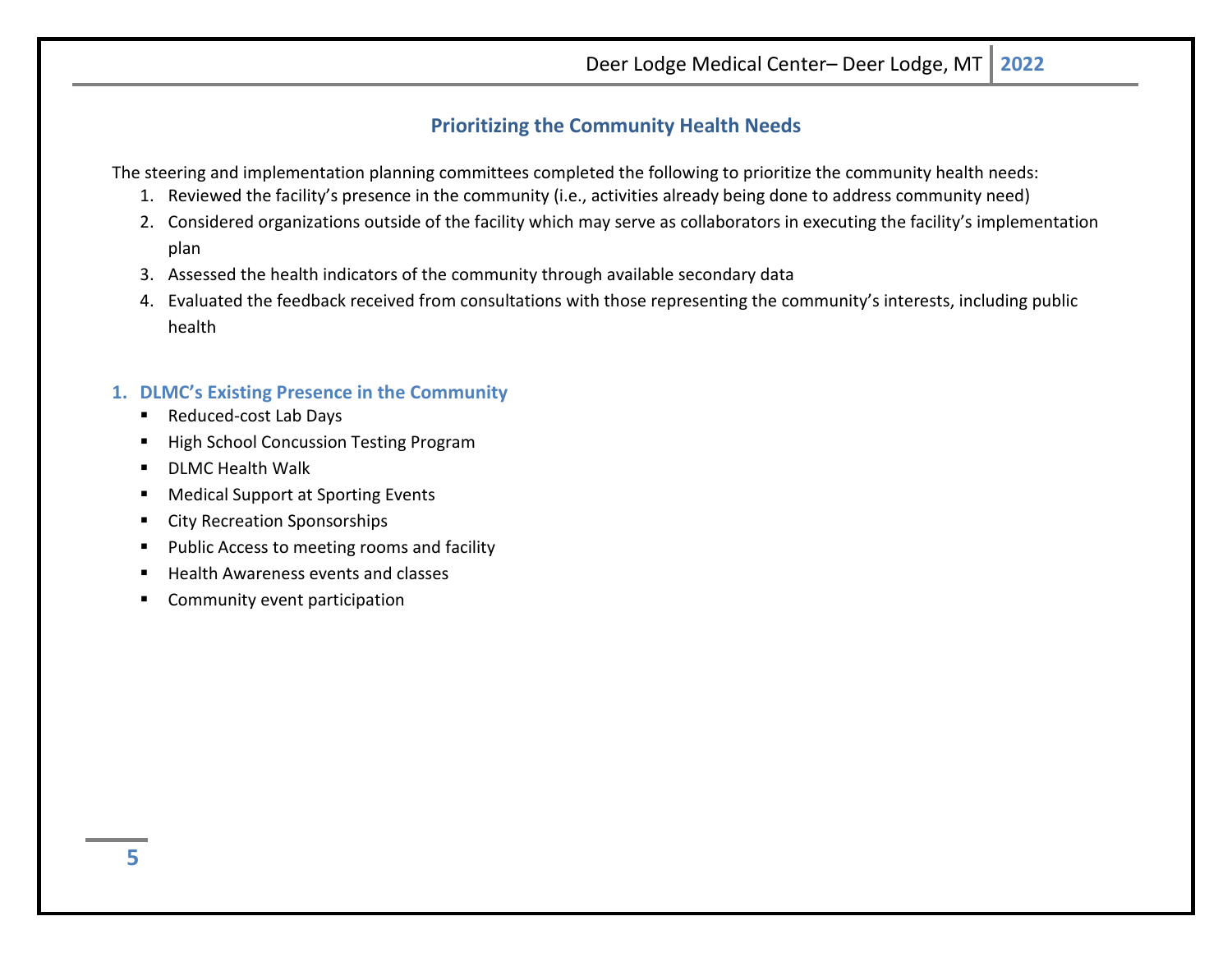## <span id="page-5-0"></span>**2. List of Available Community Partnerships and Facility Resources to Address Needs**

- **Powell County Health Department**
- **Powell County Office of Public Assistance**
- **Powell County Senior Center**
- **Montana Hospital Association**
- **St. Patrick's Hospital**
- **Providence Healthcare**
- **E** Community Hospital of Anaconda
- St. James Healthcare
- **Kalispell Regional Medical Center**
- Montana Office of Rural Health and Area Health Education Center (MORH/AHEC)
- **Western Montana Mental Health**
- **EXECOMMUNITY Medical Center**
- **University of Utah**
- **In Idaho State University**
- University of Montana
- Montana State Prison
- Intermountain Healthcare
- Powell County Council on Aging
- Gonzaga University
- Highlands College
- Helena College
- Rocky Mountain College
- **Riverstone Health**
- University of North Dakota
- Powell County High School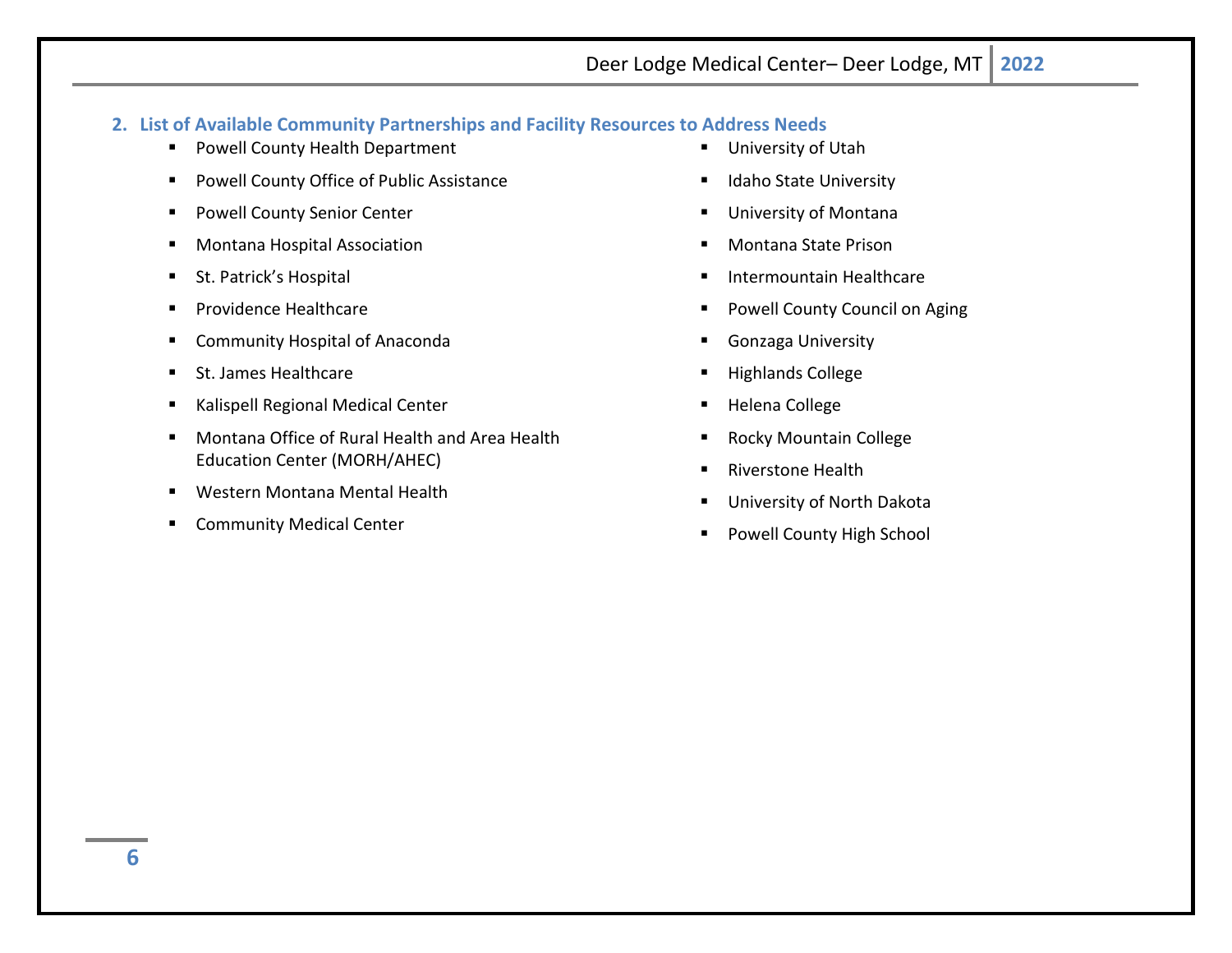## <span id="page-6-0"></span>**3. Powell County Indicators**

#### Population Demographics

- 93.0% of Powell County's population white, and 7.2% identifies as American Indian or Alaska Native.
- 15.0% of Powell County's population has disability status.
- 20.0% of Powell County's population is 65 years and older.
- 13.6% of Powell County's population has Veteran status.
- 37.8% of Powell County's population is a high school graduate (includes equivalency) as their highest degree attained; 23.7% have some college, no degree.

## Size of County and Remoteness

- 6,854 people in Powell County
- 2.9 people per square mile

#### Socioeconomic Measures

- 14.5% of children live in poverty.
- 11.7% of persons are below the federal poverty level.
- 12.0% of adults (age<65) are uninsured; 7.0% of children less than age 18, are uninsured.
- 9.8% of the population is enrolled in Medicaid.

## Select Health Measures

- 27.0% of adults are considered obese.
- 29.0% of the adult population report physical inactivity.
- Lung cancer incidence rate (per 100,000 population) among adults in Powell County is 78.5 compared to 52.2 for Montana.
- 41.0% of adults living in frontier Montana report two or more chronic conditions.
- Powell County's suicide rate (per 100,000 population) is 22.8 compared to 23.9 for Montana.

## Nearest Major Hospital

- St. James Healthcare- Butte, MT 39.5 miles from Deer Lodge Medical Center
- St Peter's Health- Helena, MT 56.2 miles from Deer Lodge Medical Center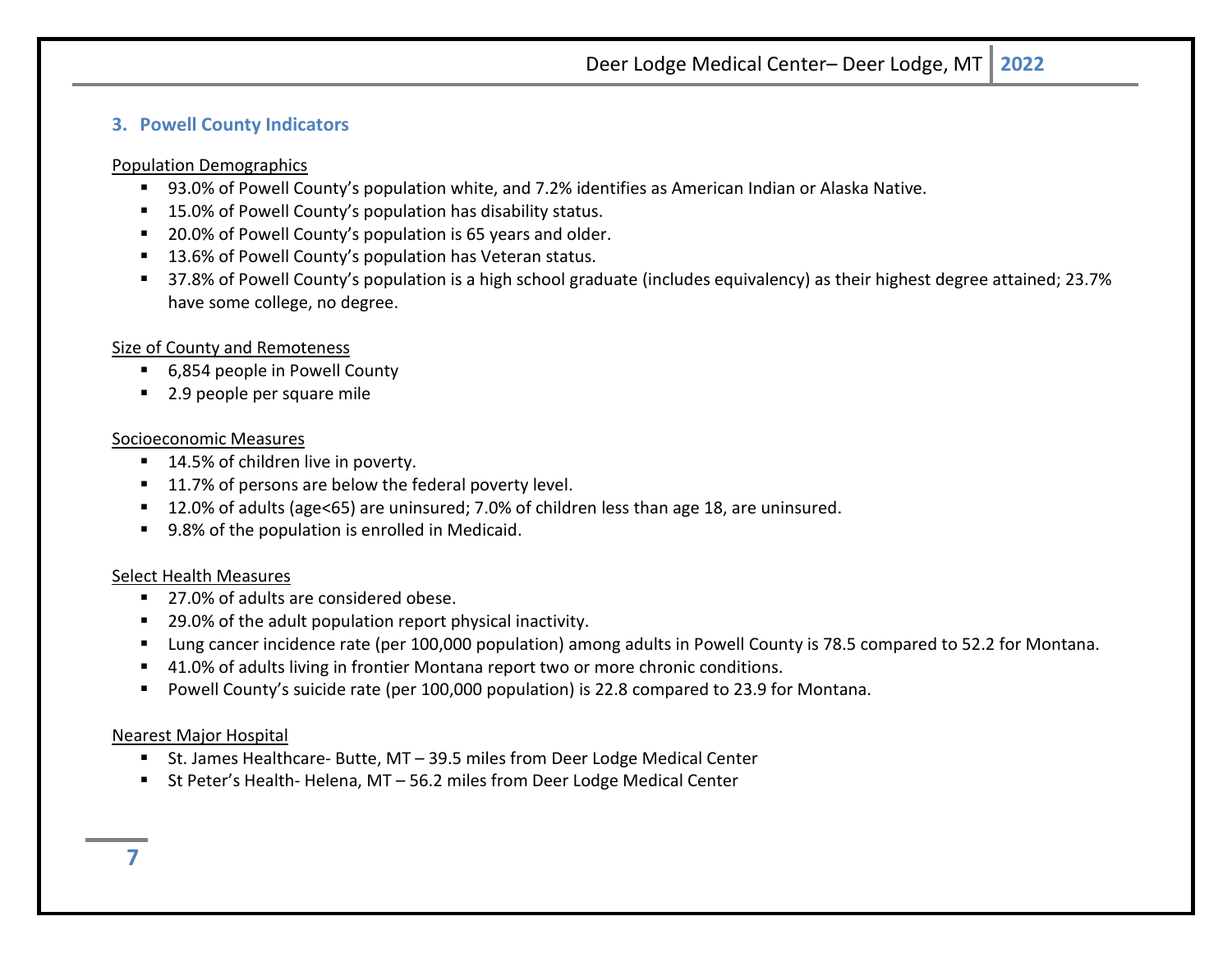## <span id="page-7-0"></span>**4. Public Health and Underserved Populations Consultation Summaries**

#### Name/Organization

Tony Pfaff – CEO, Deer Lodge Medical Center (DLMC) Notified the Case of Case of Case of Case of Case of Case of C Jaena Richards – COO DLMC Andy Dreesen – CAO DLMC Kyle Kohn – QAPI Manager, DLMC Andy Beck – CNO, DLMC Jesse Mullen – Silver State Post Laura Simpson – Director, Renaissance Senior Care Sean Herrick – Deer Lodge City Recreation Melissa Scharf – DON, Montana State Prison Rick Christman – Elementary Principal Samantha Ray – Powell County Public Health Nurse Michael Blakely – Chamber of Commerce/Local Business Owner Donna McCarthy – Local Business Owner/Physical Therapist Amanda Bohrer – Powell County Tobacco Prevention Britni Evans – Powell County Emergency Planner Jeff Pinkard – Local Volunteer Brant Pierson– BNSF and DL Fire Chief Clay Moose – PCHS Counselor Kathryn Mcenery – Powell County Attorney

#### Public and Community Health

- Is sampling 10% of the population sufficient for this project? I just want to make sure we're getting enough feedback to make an informed decision.
- Our service area has a lot of cross over with Anaconda.
- Our high incidence of Hepatitis C virus must be because of the inclusion of the prison population in our county data.
- On the question about how they learn about services, I think we should break out social media into Facebook and Instagram. This could help us plan for future content.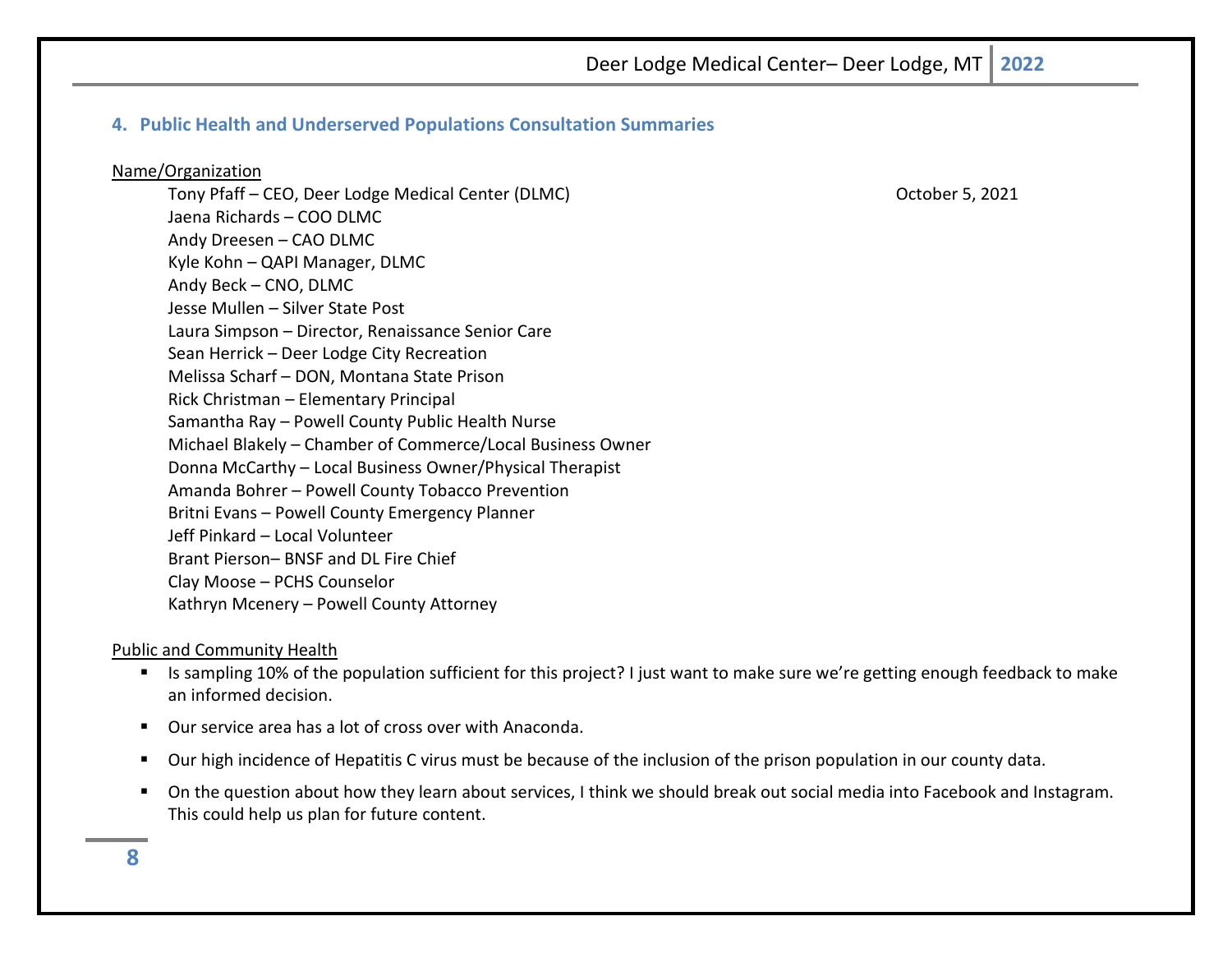- We have a lot of part time residents in our service area, so it would be nice to add an out of state option to where is your primary care located.
- Access to affordable housing is an issue here, like everywhere else, so I don't think we'd gain much new information by including that question in the survey. We're already engaged in the community discussions as they happen.
- Being a Planetree facility has been an asset for DLMC. It's a person-centered care model, which is important due to limited access to the DLMC building last year.

Population: Low-Income, Underinsured

- With the Medicaid and Welfare office moved to Anaconda and Butte, it's created a real obstacle for our communities.
- Along those lines, it would be nice to add an option for improving access to health and human services programs/resources to the question about what would improve our community's access to healthcare.
- Due to COVID, in addition to the typical health fairs, DLMC offered some low-cost lab fairs. It would be great to gauge how many of the respondents utilized these opportunities.

#### Population: Seniors

There is a need for long term care for our community members. Assisted living access is limited.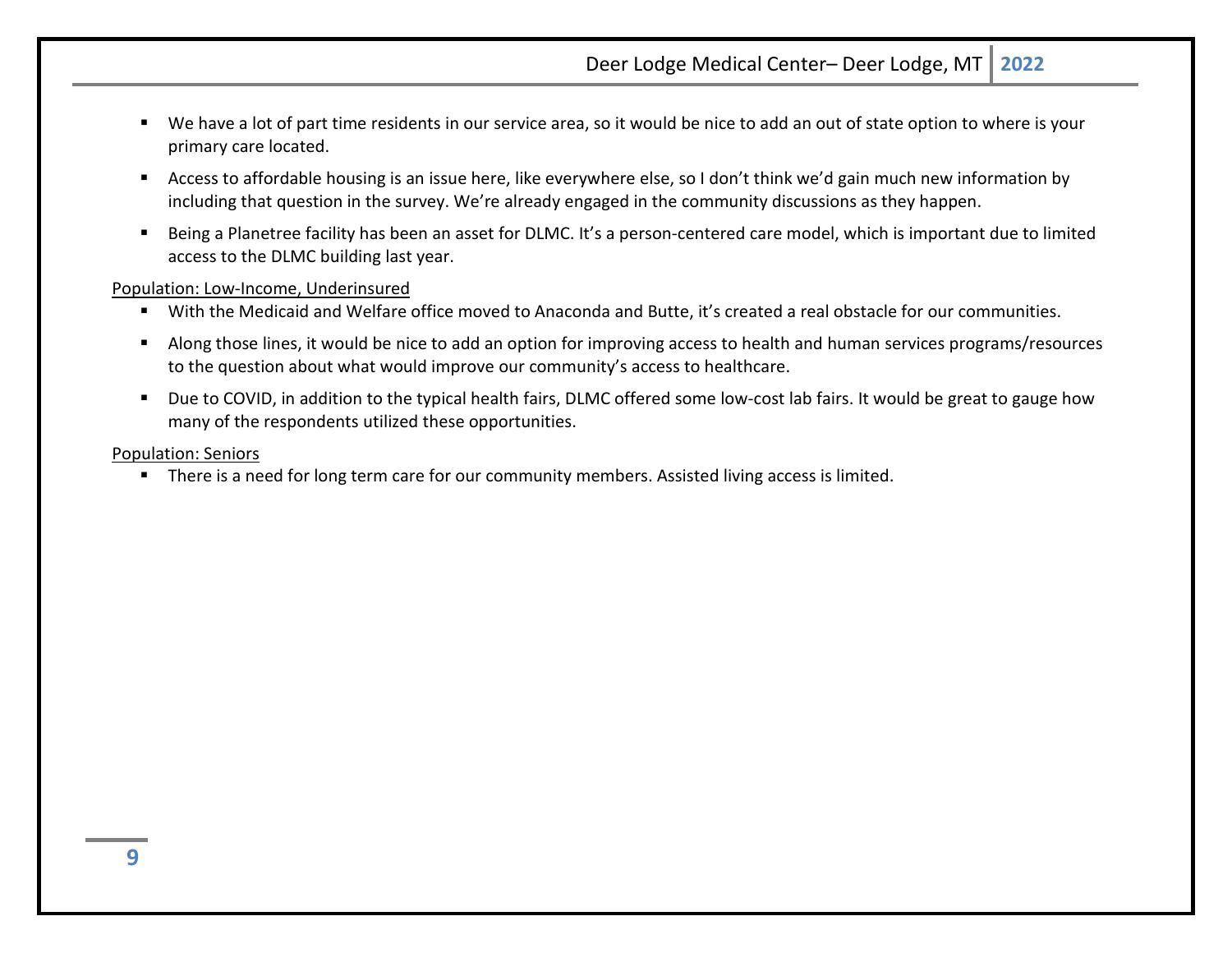# **Needs Identified and Prioritized**

## <span id="page-9-1"></span><span id="page-9-0"></span>*Prioritized Needs to Address*

- 1. 26.4% of survey respondents indicated "Overweight/obesity" as a top health concern for the community.
- 2. Survey respondents indicated that "Good jobs and a healthy economy" (48.8%), "Healthy behaviors and lifestyles" (37.6%), and "Access to healthcare services" (33.6%) are components of a health community.
- 3. 35.0% of respondents rated their knowledge of health services available through Deer Lodge Medical Center as fair or poor.
- 4. Survey respondents indicated they learn about available health services through "Friends/family" and "Word of mouth/reputation" (57.6%, each), and "Clinic/hospital staff" (44.0%).
- 5. Focus group participants were interested in more health outreach and fitness opportunities.
- 6. Survey respondents reported that "More primary care providers" (43.2%), "More mental health providers" (36.8%), "More information about available services" and "Payment assistance programs (healthcare expenses)" (32.8%, each) would improve the community's access to healthcare.
- 7. Survey respondents indicated an interest in the following classes or programs: "Fitness" (34.4%), "Health and wellness" (33.6%), and "Weight loss" (24.0%).
- 8. Secondary data scan indicates that 29.0% of Powell County adults are physically inactive.
- 9. Secondary data indicates that 27.0% of Powell County adults are obese.
- 10. 11.2% of survey respondents indicated a desire in "Cancer care" available locally.
- 11. 31.3% of survey respondents indicated they delayed or did not receive needed healthcare services; reasons for delay included "It cost too much" (33.3%), and "My insurance didn't cover it" (30.6%), and "Too long to wait for an appointment" (19.4%).
- 12. 9.8% of survey respondents indicated that they had difficulty getting a prescription or taking their medication regularly in the last year.
- 13. Focus group participants shared a desire for expanded telehealth services locally.
- 14. 26.1% of survey respondents were not aware of programs that help people pay for healthcare expenses.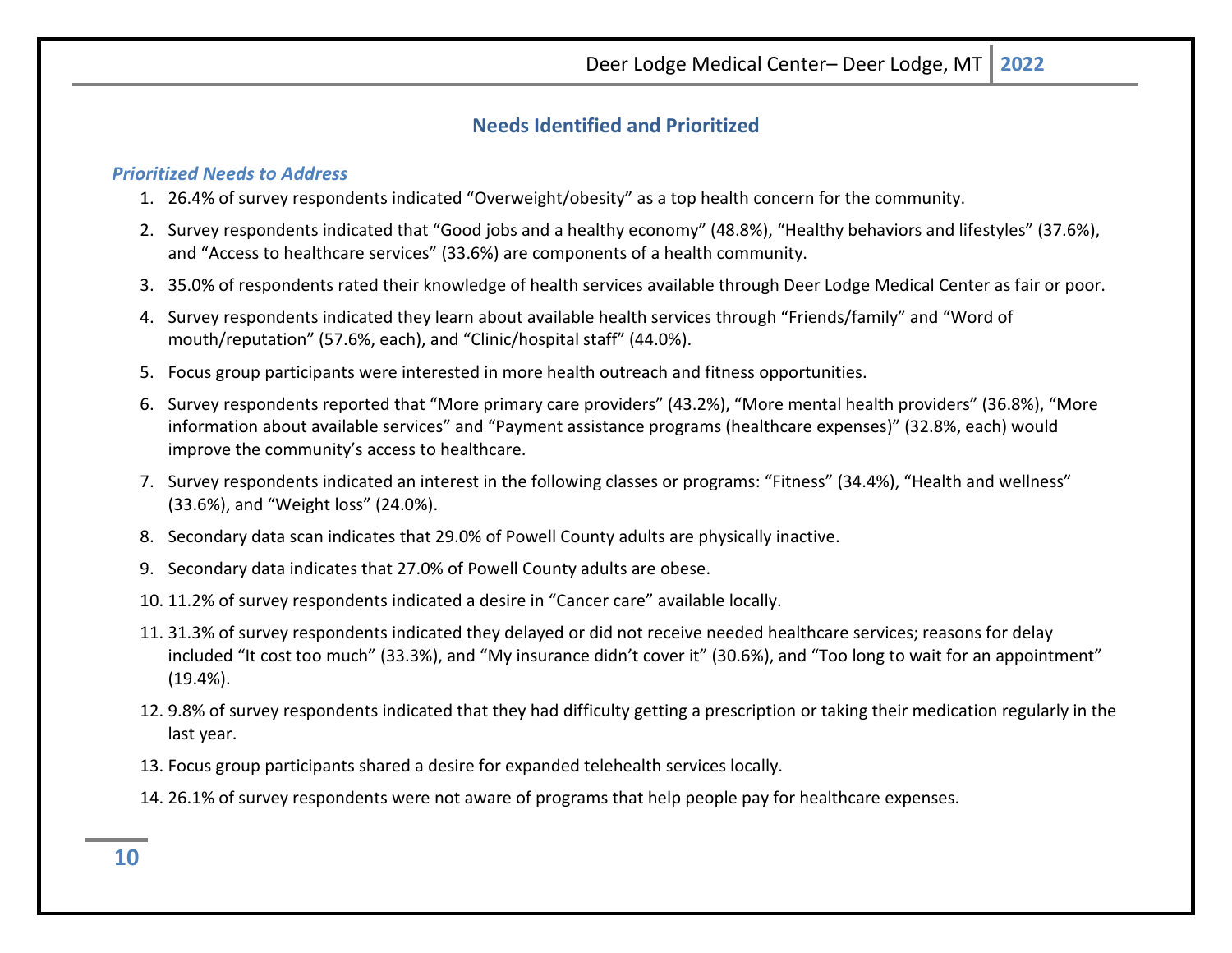## <span id="page-10-0"></span>*Needs Unable to Address*

## *(See page 25 for additional information)*

- 1. 59.2% of survey respondents noted "Alcohol/substance abuse" as a top health concern for the community.
- 2. Survey respondents indicated to what degree their life has been negatively affected a little by their own or someone else's substance abuse issues, including alcohol, prescription, or other drugs: "A little" (16.3%), "Somewhat" (22.0%), and "A great deal" (16.3%).
- 3. Focus group participants were interested in an improvement to senior services locally specifically additional senior housing options and home health services.
- 4. 44.8% of survey respondents indicated desire in "Urgent care" services available locally.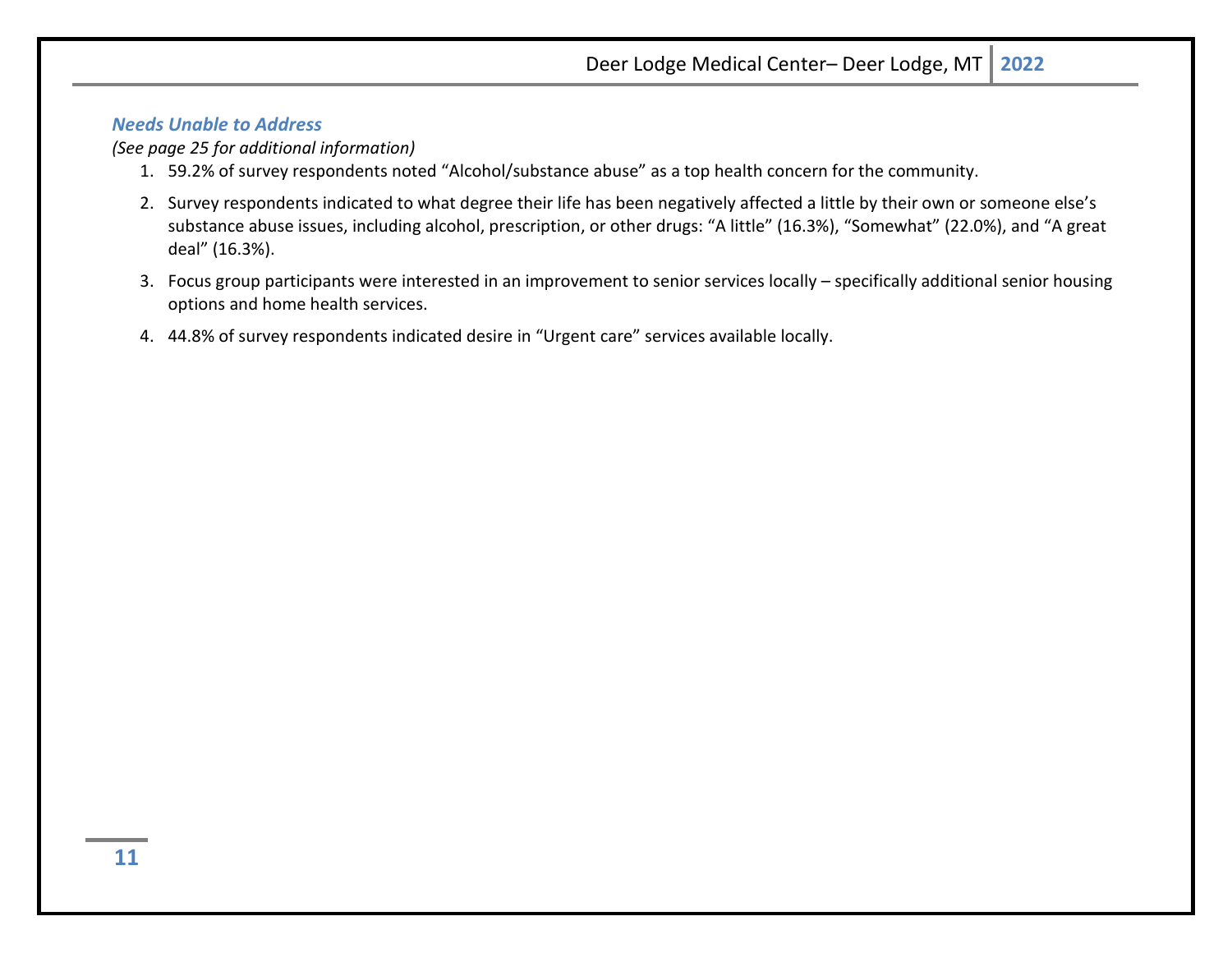## **Executive Summary**

<span id="page-11-0"></span>The following summary briefly represents the goals and corresponding strategies and activities which the facility will execute to address the prioritized health needs (from page 10). For more details regarding the approach and performance measures for each goal, please refer to the Implementation Plan Grid section, which begins on page 15.

# **Goal 1: Enhance Deer Lodge Medical Center's health and wellness outreach in Powell County.**

**Strategy 1.1:** Expand and enhance health and wellness programs and resources at Deer Lodge Medical Center.

- **1.1.1.** Explore opportunities to expand Planetree mindfulness and wellness programs through DLMC to the community.
- **1.1.2.** Sustain the nutritional outreach campaign (such as monthly healthy recipes to be featured in café and shared on the DLMC Facebook page) that promote prevention and healthy diets.
- **1.1.3.** Continue to provide health education opportunities that promote health and wellness (i.e., Pre -diabetes support group, Trim the Town, Women's Night Out, Stop the Bleed, Annual Health Fair, etc.).
- **1.1.4.** Sustain the program that fits child car seats for local families.

**Strategy 1.2:** Continue to support and sponsor activities and programs that promote physical activity in Powell County.

- **1.2.1.** DLMC will continue to provide staff to participate on the local trail committee and explore opportunities to raise awareness of local trails and promote trail utilization (i.e., Bike Walk Montana, Walking Rx Trails).
- **1.2.2.** Sponsor local adult and youth recreational leagues.
- **1.2.3.** Continue to host community events that promote physical activity (i.e., golf tournament, annual health walk, etc.).
- **1.2.4.** Continue to provide youth sports physicals, concussion screening and helmet promotion program.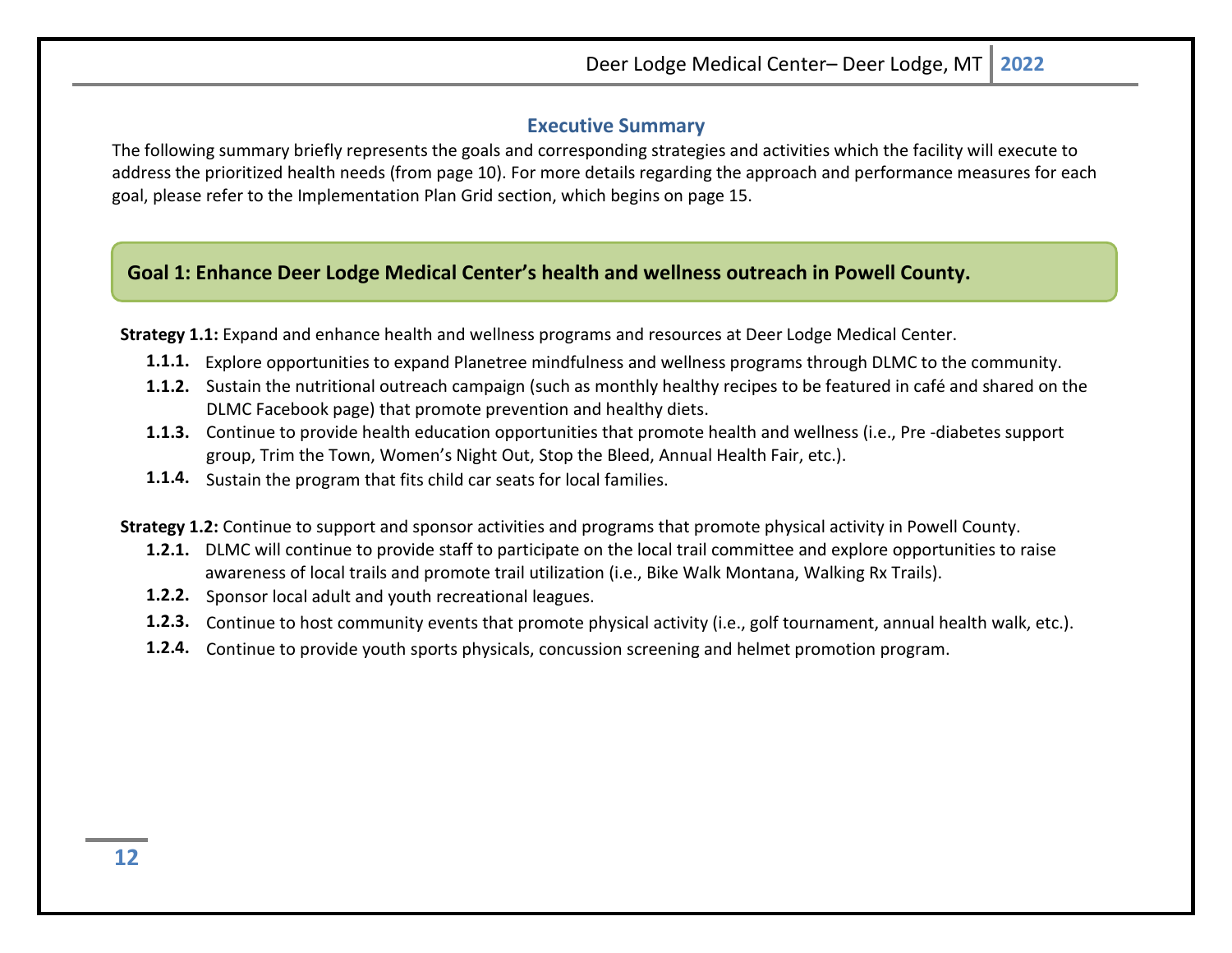## **Goal 2: Enhance access to healthcare services in Powell County.**

**Strategy 2.1**: Improve and sustain access to healthcare services in Powell County.

- **2.1.1.** Continue to implement Cardiac Pulmonary Rehabilitation phase two (i.e., monitor/track physical activity and nutrition among identified eligible patients through qualifying events). Continue to refer program "graduates" to phase three (i.e., complimentary passes to fitness center to reduce barriers to continuing physical activity).
- **2.1.2.** Develop and implement a Community Integrated Health Professional (CIH) program deploying paramedics to provide additional services to help community members access care in non-emergency situations (i.e., post discharge follow-up, preventive care, chronic disease management, referrals to community health services, medication management and set up, home safety checks, etc.).
- **2.1.3.** DLMC will continue to work with area partners sustain ambulance services in Powell County. DLMC will also sustain the Pediatric Preparedness Gold Standard and continue providing regular training and supplies to the local quick response units.
- **2.1.4.** Continue to support annual low-cost labs and monthly foot care clinics.
- **2.1.5.** Continue sponsoring monthly health outreach opportunities through the local senior center (i.e., blood pressure checks, medication management, etc.).
- **2.1.6.** Explore the feasibility of recruiting additional primary care providers locally.
- **2.1.7.** Sustain patient navigator services linking patients to community resources. Facilitate presumptive eligibility status for programs like Medicaid, Medicare, 340B program, etc. Implement methodology and protocols to share financial assistance resources with the community (i.e., clinic, emergency room, DLMC website, etc.).
- **2.1.8.** Continue to implement telehealth crisis protocols when patients in crisis present in the emergency room.
- **2.1.9.** Continue to offer telepsychiatry services locally, including medication assistance.
- **2.1.10.** Continue to offer Tele-oncology services through DLMC. DLMC will host an open house in June 2022 to raise the community's awareness of this service.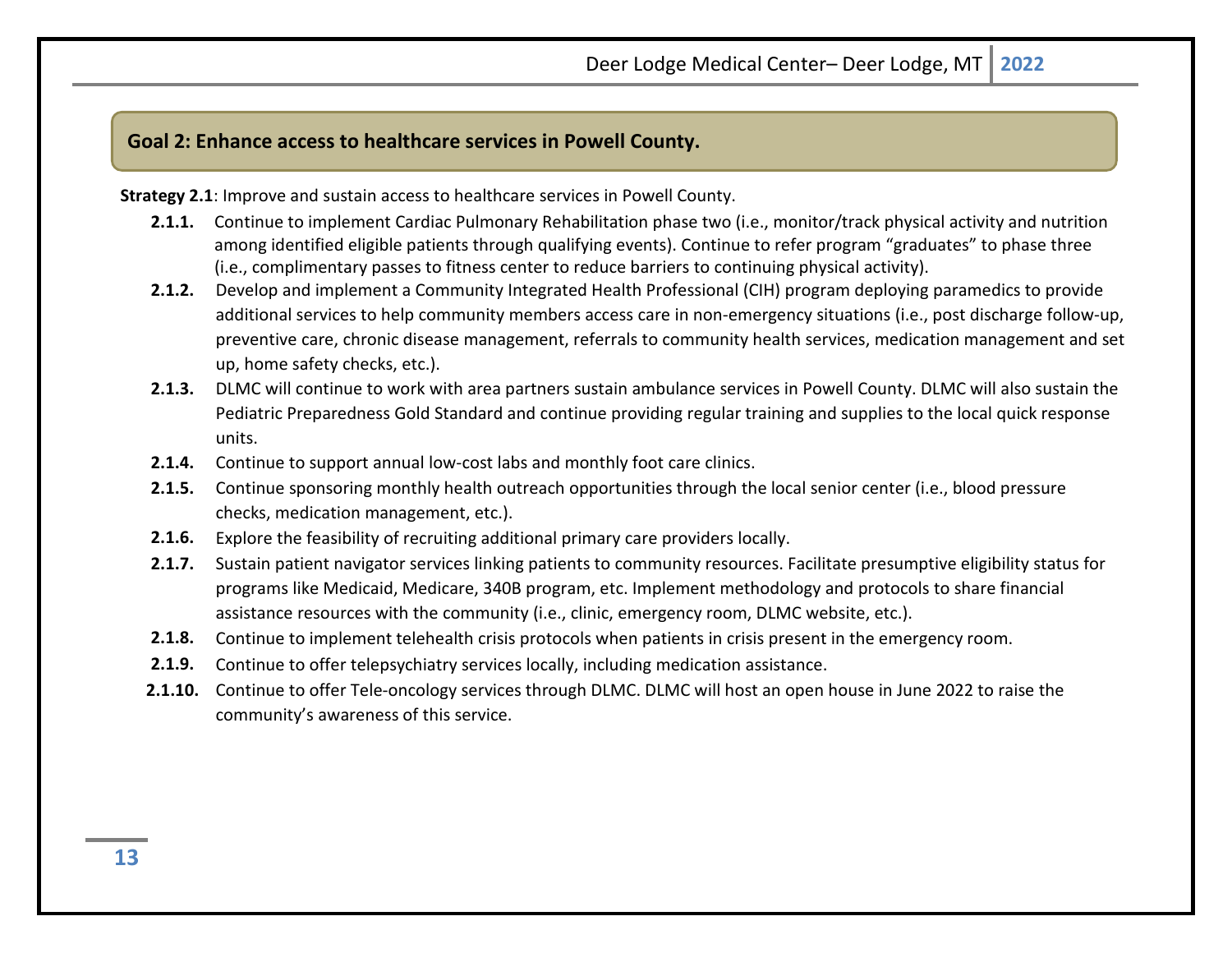**Strategy 2.2**: Improve knowledge of services available through Deer Lodge Medical Center and in the community.

- **2.2.1.** Continue to convene a DLMC workgroup/Administrative team to discuss current outreach efforts, gaps and new opportunities (i.e., ADA compliance, website development, etc.). Continue to support the community resources page on DLMC website that was built during the last implementation period.
- **2.2.2.** Continue to share outreach flyers, handouts, and messages on the screen in lobby detailing local resources (i.e., senior services, mental health resources, new services, financial assistance, etc.).
- **2.2.3.** Revisit outreach/information materials about DLMC providers and services (i.e., grief support groups, telehealth services, etc.) that were created during the last implementation period.
- **2.2.4.** Continue to provide education through presentations to local organizations (i.e., Rotary Club, Public Health, local schools, etc.).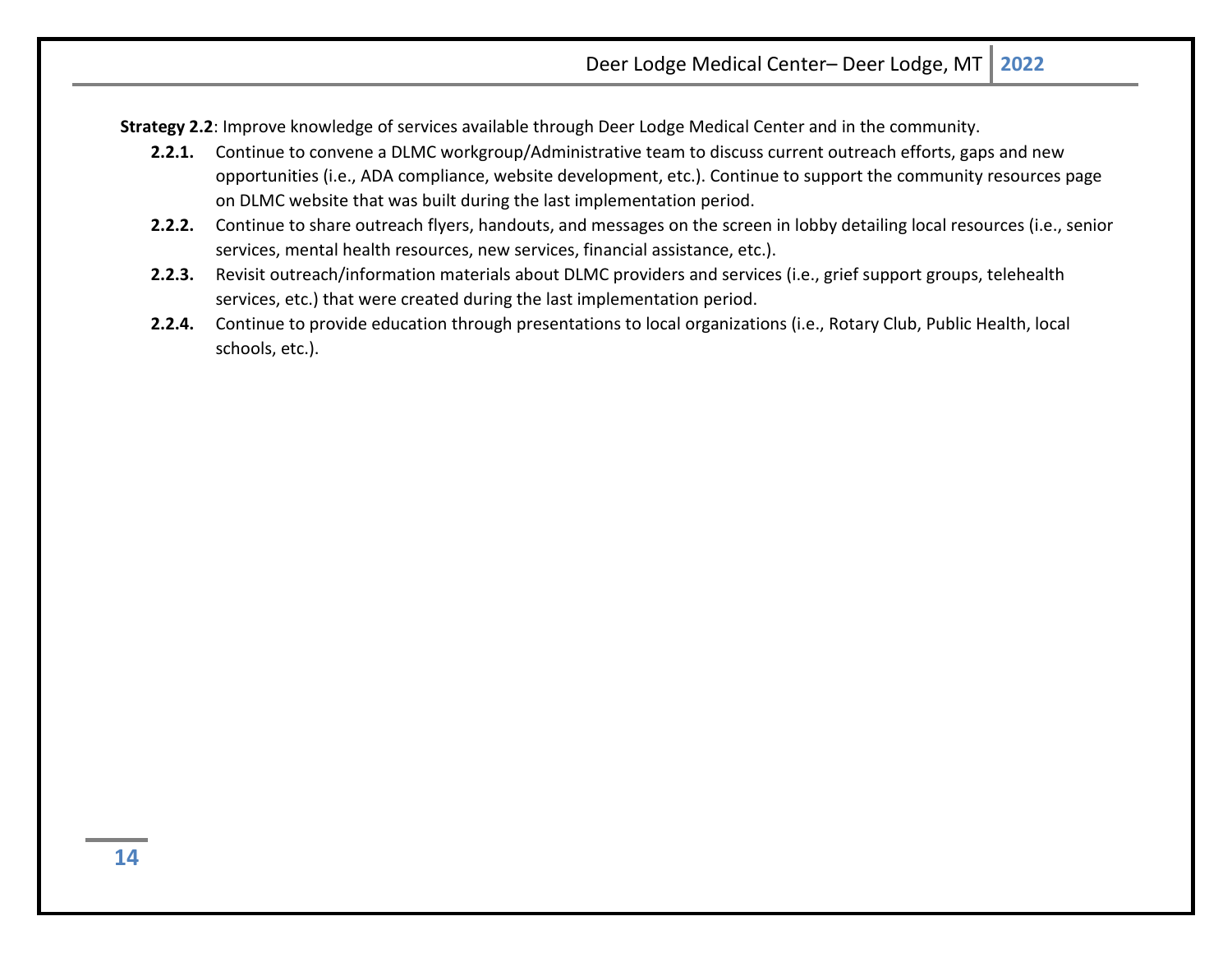# <span id="page-14-0"></span>**Implementation Plan Grid**

# **Goal 1:** Enhance Deer Lodge Medical Center's health and wellness outreach in Powell County.

**Strategy 1.1:** Expand and enhance health and wellness programs and resources at Deer Lodge Medical Center.

| <b>Activities</b>                                                                                                                                                                                                      | <b>Responsibility</b>                                                                                  | <b>Timeline</b> | <b>Final Approval</b>                       | <b>Partners</b>                                      | <b>Potential Barriers</b>                                                                               |
|------------------------------------------------------------------------------------------------------------------------------------------------------------------------------------------------------------------------|--------------------------------------------------------------------------------------------------------|-----------------|---------------------------------------------|------------------------------------------------------|---------------------------------------------------------------------------------------------------------|
| 1.1.1. Explore opportunities to expand<br>Planetree mindfulness and wellness programs<br>through DLMC to the community.                                                                                                | Planetree<br>Coordinator                                                                               | Ongoing         | Planetree<br>Coordinator /<br>Administrator | Planetree<br>International,<br>community<br>partners | Restrictions on in-<br>person gatherings<br><b>Resource limitations</b>                                 |
| 1.1.2. Sustain the nutritional outreach<br>campaign (such as monthly healthy recipes to<br>be featured in café and shared on the DLMC<br>Facebook page) that promote prevention and<br>healthy diets.                  | <b>Dietary</b><br>Manager                                                                              | Ongoing         | Dietary Manager                             | <b>Thomas Cuisine</b>                                | <b>Resource limitations</b><br><b>Workforce limitations</b>                                             |
| 1.1.3. Continue to provide health education<br>opportunities that promote health and<br>wellness (i.e., Pre-diabetes support group,<br>Trim the Town, Women's Night Out, Stop the<br>Bleed, Annual Health Fair, etc.). | Receptionist,<br>Foundation<br>Director,<br><b>Materials</b><br>Manager,<br><b>Trauma</b><br>Committee | Ongoing         | Administrative<br>Team                      | Chamber of<br>Commerce, DLMC<br>Auxiliary            | Restrictions on in-<br>person gatherings<br><b>Resource limitations</b><br><b>Workforce limitations</b> |
| 1.1.4. Sustain the program that fits child car<br>seats for local families.                                                                                                                                            | <b>EMS Director</b>                                                                                    | Ongoing         | <b>EMS Director</b>                         | <b>Local Public Health</b><br>Dept.                  | <b>Workforce limitations</b><br><b>Resource limitations</b>                                             |

## **Needs Being Addressed by this Strategy:**

- 1.26.4% of survey respondents indicated "Overweight/obesity" as a top health concern for the community.
- 2. Survey respondents indicated that "Good jobs and a healthy economy" (48.8%), "Healthy behaviors and lifestyles" (37.6%), and "Access to healthcare services" (33.6%) are components of a health community.
- 3. 35.0% of respondents rated their knowledge of health services available through Deer Lodge Medical Center as fair or poor.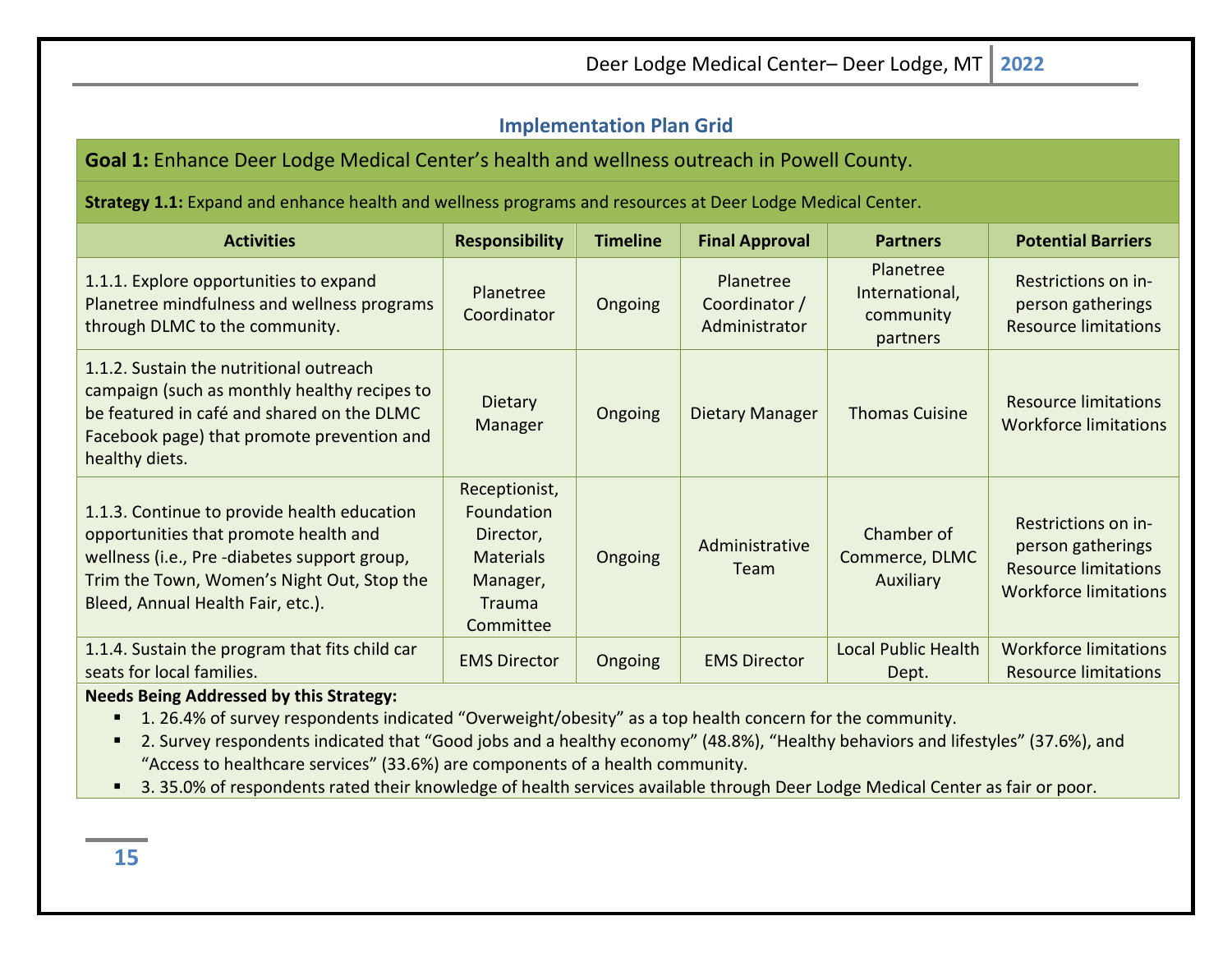- 4. Survey respondents indicated they learn about available health services through "Friends/family" and "Word of mouth/reputation" (57.6%, each), and "Clinic/hospital staff" (44.0%).
- 5. Focus group participants were interested in more health outreach and fitness opportunities.
- 6. Survey respondents reported that "More primary care providers" (43.2%), "More mental health providers" (36.8%), "More information about available services" and "Payment assistance programs (healthcare expenses)" (32.8%, each) would improve the community's access to healthcare.
- 7. Survey respondents indicated an interest in the following classes or programs: "Fitness" (34.4%), "Health and wellness" (33.6%), and "Weight loss" (24.0%).

## **Anticipated Impact(s) of these Activities:**

- Shift community attitudes and beliefs around healthy eating and physical activity.
- Reduce disease burden.
- **Empower community to make healthful lifestyle choices.**
- **Enhanced community knowledge.**
- **Build community capacity.**
- Service and resources development.
- **Increase access to health and wellness services and resources.**

#### **Plan to Evaluate Anticipated Impact(s) of these Activities:**

- **Maintain Planetree certification.**
- **Track participation in health education activities.**
- **Track number and modes of health and wellness opportunities.**
- **Track participation and engagement with the Planetree programming.**
- **Track engagement with nutritional outreach campaign.**
- **Track health and wellness indicators on subsequent CHNA.**
- **Track utilization of child car seat program.**

**Measure of Success:** Powell County residents will observe an increase in wellness promotion and overall attainable healthy lifestyle resources.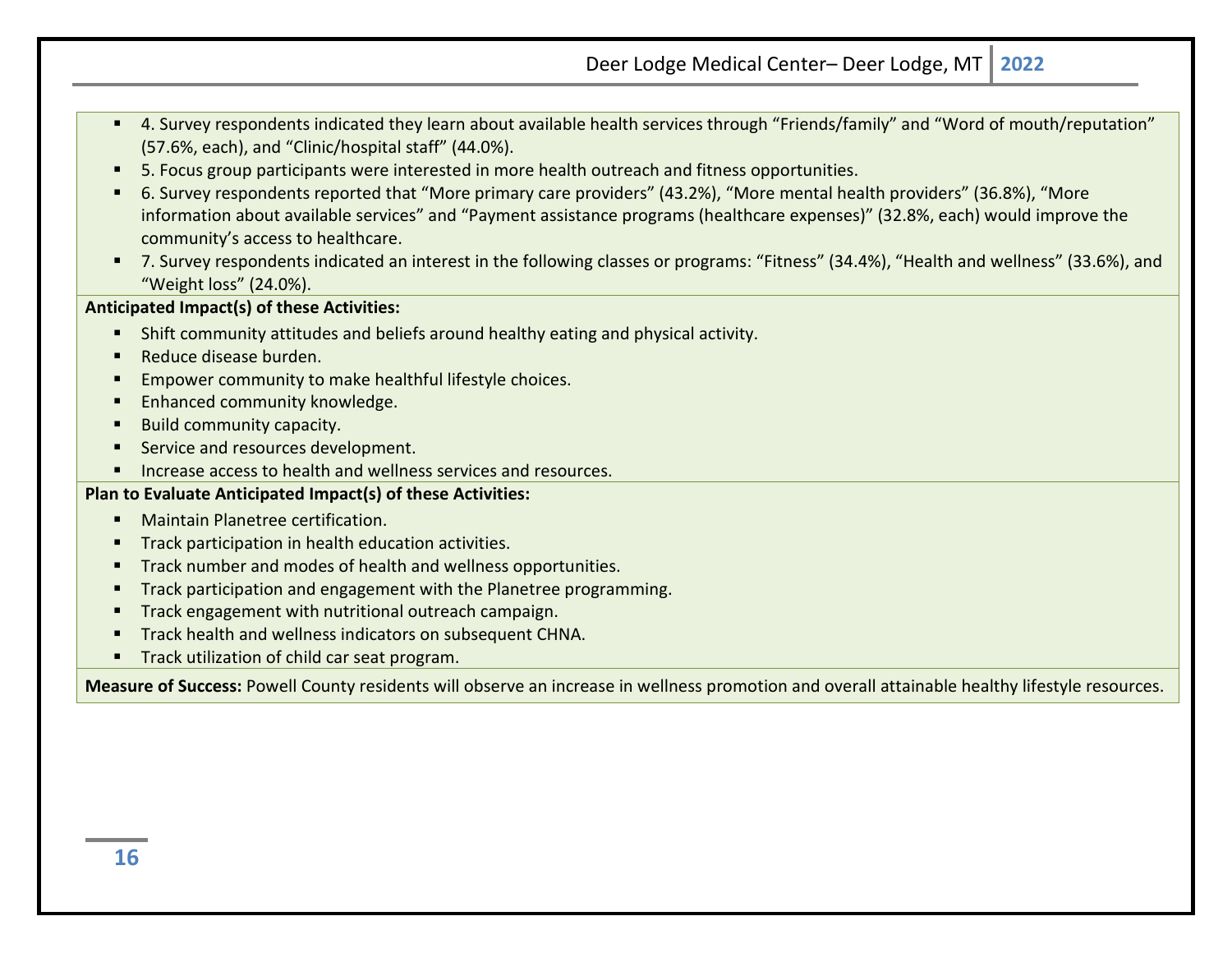| <b>Goal 1:</b> Enhance Deer Lodge Medical Center's health and wellness outreach in Powell County                                                                                                                                            |                                                                                                          |                 |                                                                                                              |                                                                                                        |                                                                                                                                                                        |
|---------------------------------------------------------------------------------------------------------------------------------------------------------------------------------------------------------------------------------------------|----------------------------------------------------------------------------------------------------------|-----------------|--------------------------------------------------------------------------------------------------------------|--------------------------------------------------------------------------------------------------------|------------------------------------------------------------------------------------------------------------------------------------------------------------------------|
| Strategy 1.2: Continue to support and sponsor activities and programs that promote physical activity in Powell County.                                                                                                                      |                                                                                                          |                 |                                                                                                              |                                                                                                        |                                                                                                                                                                        |
| <b>Activities</b>                                                                                                                                                                                                                           | <b>Responsibility</b>                                                                                    | <b>Timeline</b> | <b>Final Approval</b>                                                                                        | <b>Partners</b>                                                                                        | <b>Potential Barriers</b>                                                                                                                                              |
| 1.2.1. DLMC will continue to provide staff to<br>participate on the local trail committee and<br>explore opportunities to raise awareness of<br>local trails and promote trail utilization (i.e.,<br>Bike Walk Montana, Walking Rx Trails). | Planetree<br>Coordinator,<br><b>Medical Staff,</b><br>and County<br><b>Trails</b><br>Committee<br>Member | Ongoing         | Planetree<br>Coordinator,<br><b>Medical Staff,</b><br>and County<br><b>Trails Committee</b><br><b>Member</b> | <b>Bike Walk</b><br>Montana,<br><b>Montana Walking</b><br>Rx Trails, County<br><b>Trails Committee</b> | <b>Workforce limitations</b><br><b>Scheduling conflicts</b>                                                                                                            |
| 1.2.2. Sponsor local adult and youth<br>recreational leagues.                                                                                                                                                                               | Chief<br>Administrative<br>Officer (CAO)                                                                 | Ongoing         | Chief<br>Administrative<br>Officer (CAO)                                                                     | Deer Lodge City<br>Rec, Little League,<br>Little Guy<br>Wrestling                                      | <b>Financial limitations</b><br><b>Resource limitations</b>                                                                                                            |
| 1.2.3. Continue to host community events<br>that promote physical activity (i.e., golf<br>tournament, annual health walk, etc.).                                                                                                            | Foundation<br>Director                                                                                   | Ongoing         | Foundation<br>Director                                                                                       | <b>Rock Creek Cattle</b><br>Company, Grant<br>Kohrs Ranch                                              | Restrictions on in-<br>person gatherings<br><b>Workforce limitations</b><br><b>Scheduling conflicts</b><br><b>Financial limitations</b><br><b>Resource limitations</b> |
| 1.2.4. Continue to provide youth sports<br>physicals, concussion screening and helmet<br>promotion program.                                                                                                                                 | Rehab Dept.<br>and Clinic                                                                                | Ongoing         | Rehab Dept. and<br>Clinic                                                                                    | Local school<br>district (Districts 1<br>and $2)$                                                      | <b>Workforce limitations</b><br><b>Resource limitations</b>                                                                                                            |

**Needs Being Addressed by this Strategy:**

- 1.26.4% of survey respondents indicated "Overweight/obesity" as a top health concern for the community.
- 2. Survey respondents indicated that "Good jobs and a healthy economy" (48.8%), "Healthy behaviors and lifestyles" (37.6%), and "Access to healthcare services" (33.6%) are components of a health community.
- **5. Focus group participants were interested in more health outreach and fitness opportunities.**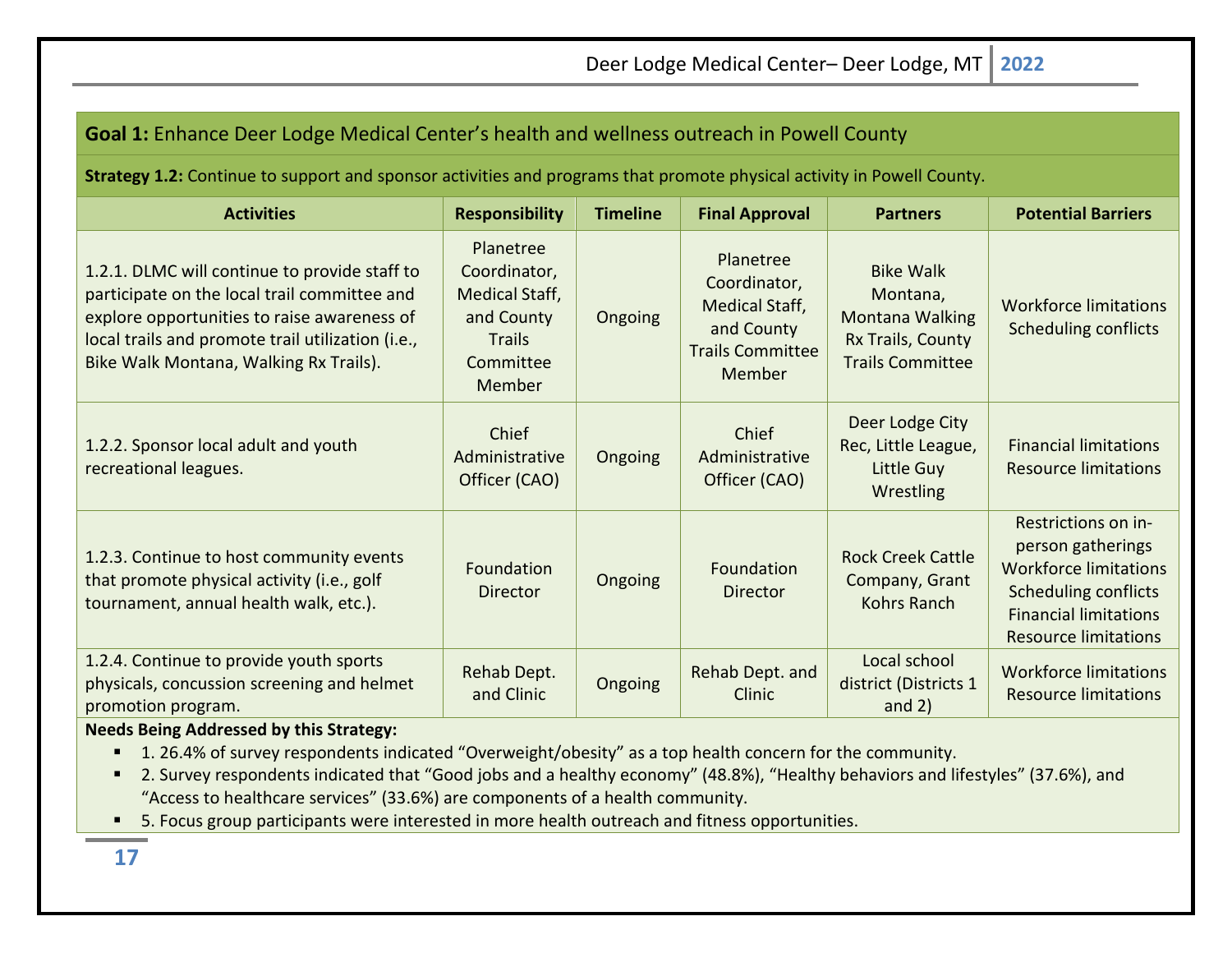| ■ 7. Survey respondents indicated an interest in the following classes or programs: "Fitness" (34.4%), "Health and wellness" (33.6%), and |
|-------------------------------------------------------------------------------------------------------------------------------------------|
| "Weight loss" (24.0%).                                                                                                                    |

- 8. Secondary data scan indicates that 29.0% of Powell County adults are physically inactive.
- 9. Secondary data indicates that 27.0% of Powell County adults are obese.

#### **Anticipated Impact(s) of these Activities:**

- Shift community attitudes and beliefs around physical activity.
- Reduce disease burden.
- **Empower community to make healthful lifestyle choices.**
- **Enhanced community knowledge.**
- Service and resources development.
- **Strengthen community partnerships.**
- Build community capacity.

## **Plan to Evaluate Anticipated Impact(s) of these Activities:**

- **Track utilization of sports physicals, helmets, and concussion screenings.**
- **Track number and modes of community events promoting physical activity.**
- Track participation in community events promoting physical activity.
- **Track physical activity indicators on subsequent CHNA.**

**Measure of Success:** DLMC will observe an increased community utilization of services offered and an increase in the overall health/wellness of Powell County.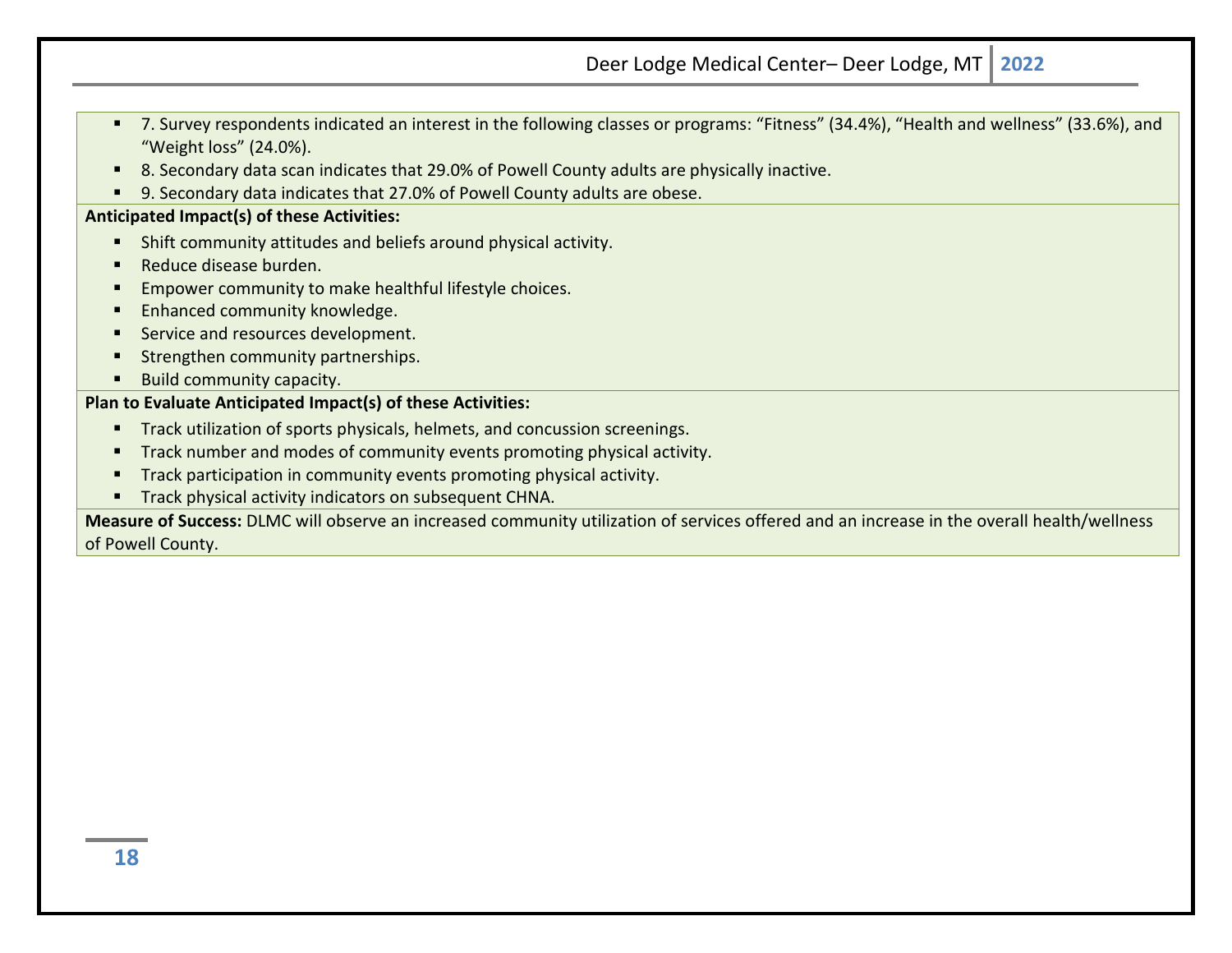Education Center (MORH/AHEC)

Response Units

Workforce limitations Resource limitations

| <b>Goal 2:</b> Enhance access to healthcare services in Powell County.                                                                                                                                                                                                                                                                                                      |                        |                 |                        |                                                             |                                                                                             |
|-----------------------------------------------------------------------------------------------------------------------------------------------------------------------------------------------------------------------------------------------------------------------------------------------------------------------------------------------------------------------------|------------------------|-----------------|------------------------|-------------------------------------------------------------|---------------------------------------------------------------------------------------------|
| <b>Strategy 2.1:</b> Improve and sustain access to healthcare services in Powell County.                                                                                                                                                                                                                                                                                    |                        |                 |                        |                                                             |                                                                                             |
| <b>Activities</b>                                                                                                                                                                                                                                                                                                                                                           | <b>Responsibility</b>  | <b>Timeline</b> | <b>Final Approval</b>  | <b>Partners</b>                                             | <b>Potential Barriers</b>                                                                   |
| 2.1.1. Continue to implement Cardiac<br>Pulmonary Rehabilitation phase two (i.e.,<br>monitor/track physical activity and nutrition<br>among identified eligible patients through<br>qualifying events). Continue to refer program<br>"graduates" to phase three (i.e.,<br>complimentary passes to fitness center to<br>reduce barriers to continuing physical<br>activity). | Cardiac Rehab<br>Dept. | Ongoing         | Cardiac Rehab<br>Dept. | Private dietician                                           | <b>Workforce limitations</b><br><b>Financial limitations</b><br><b>Resource limitations</b> |
| 2.1.2. Develop and implement a Community<br>Integrated Health Professional (CIH) program<br>deploying paramedics to provide additional<br>services to help community members access<br>care in non-emergency situations (i.e., post                                                                                                                                         | <b>EMS Director</b>    | Ongoing         | <b>EMS Director</b>    | Montana Office of<br><b>Rural Health and</b><br>Area Health | <b>Workforce limitations</b><br>Resource limitations                                        |

services to care in non discharge follow-up, preventive care, chronic disease management, referrals to community health services, medication management and set up, home safety checks, etc.). 2.1.3. DLMC will continue to work with area partners sustain ambulance services in Powell County. DLMC will also sustain the Pediatric Preparedness Gold Standard and continue EMS Director | Ongoing | EMS Director | Local Quick

local quick response units.

providing regular training and supplies to the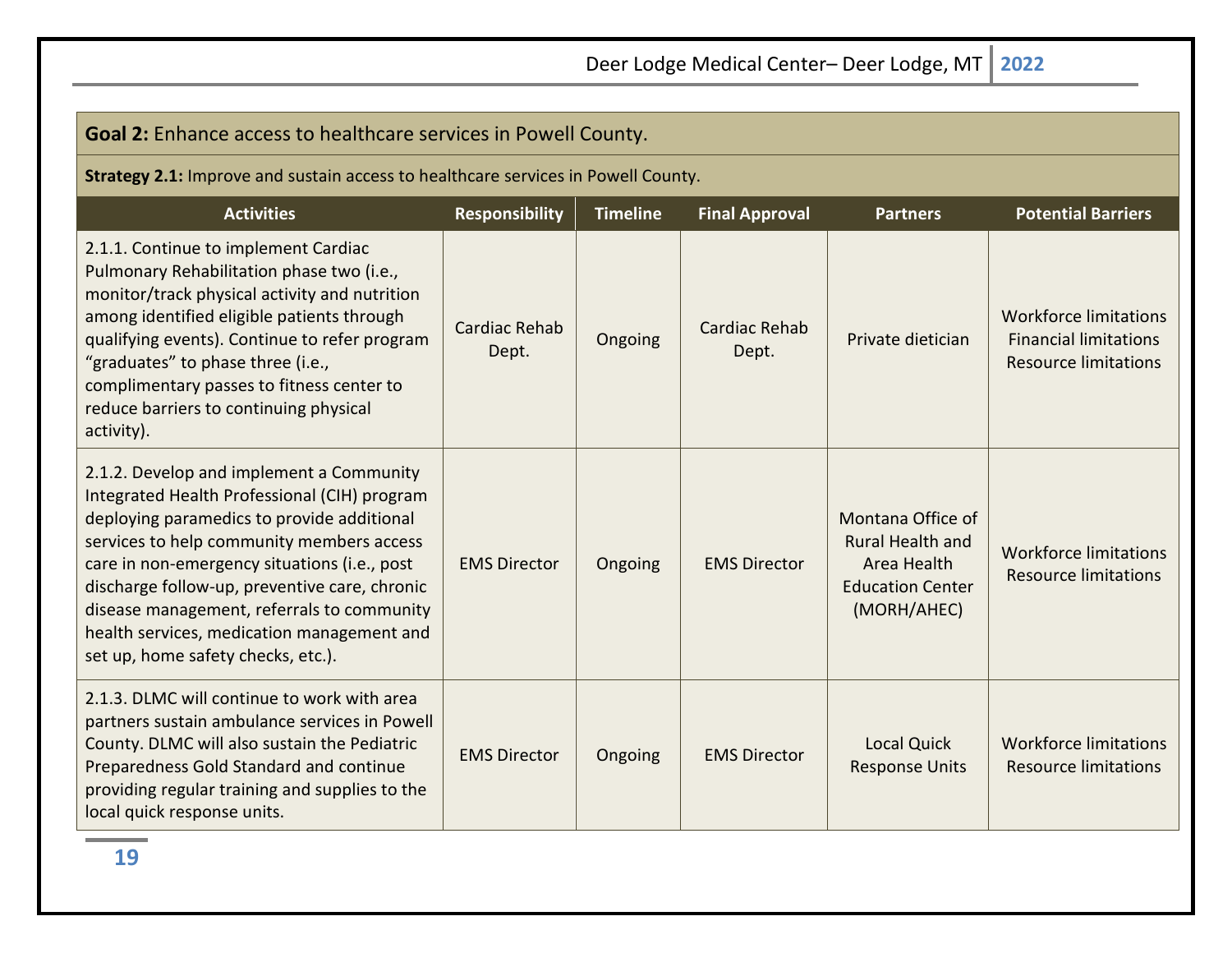$\mathbb T$ Deer Lodge Medical Center- Deer Lodge, M

|  | $\sim$ |  |
|--|--------|--|
|--|--------|--|

| 2.1.4. Continue to support annual low-cost<br>labs and monthly foot care clinics.                                                                                                                                                                                                                                                                             | Lab Director<br>and<br><b>Transitional</b><br>Care Unit<br>(TCU) Director | Ongoing | Admin Team,<br>Lab Director and<br><b>TCU Director</b> |                               | <b>Workforce limitations</b><br><b>Resource limitations</b>                                |
|---------------------------------------------------------------------------------------------------------------------------------------------------------------------------------------------------------------------------------------------------------------------------------------------------------------------------------------------------------------|---------------------------------------------------------------------------|---------|--------------------------------------------------------|-------------------------------|--------------------------------------------------------------------------------------------|
| 2.1.5. Continue sponsoring monthly health<br>outreach opportunities through the local<br>senior center (i.e., blood pressure checks,<br>medication management, etc.).                                                                                                                                                                                         | <b>TCU Director</b>                                                       | Ongoing | <b>TCU Director</b>                                    | <b>Local Senior</b><br>Center | <b>Workforce limitations</b><br><b>Resource limitations</b><br><b>Scheduling conflicts</b> |
| 2.1.6. Explore the feasibility of recruiting<br>additional primary care providers locally.                                                                                                                                                                                                                                                                    | <b>Chief Executive</b><br>Officer (CEO)<br>and CAO                        | Ongoing | <b>Chief Executive</b><br>Officer (CEO)<br>and CAO     |                               | Provider availability<br><b>Facility Volumes</b>                                           |
| 2.1.7. Sustain patient navigator services<br>linking patients to community resources.<br>Facilitate presumptive eligibility status for<br>programs like Medicaid, Medicare, 340B<br>program, etc. Implement methodology and<br>protocols to share financial assistance<br>resources with the community (i.e., clinic,<br>emergency room, DLMC website, etc.). | <b>Patient Access</b><br>Manager                                          | Ongoing | <b>Patient Access</b><br>Manager                       |                               | <b>Workforce limitations</b><br><b>Resource limitations</b>                                |
| 2.1.8. Continue to implement telehealth crisis<br>protocols when patients in crisis present in<br>the emergency room.                                                                                                                                                                                                                                         | <b>Chief Nursing</b><br>Officer (CNO)                                     | Ongoing | <b>CNO</b>                                             | Intermountain<br>Healthcare   | <b>Workforce limitations</b><br><b>Resource limitations</b>                                |
| 2.1.9. Continue to offer telepsychiatry<br>services locally, including medication<br>assistance.                                                                                                                                                                                                                                                              | <b>CAO</b>                                                                | Ongoing | <b>CAO</b>                                             | St. Patrick's<br>Hospital     | <b>Workforce limitations</b><br><b>Resource limitations</b>                                |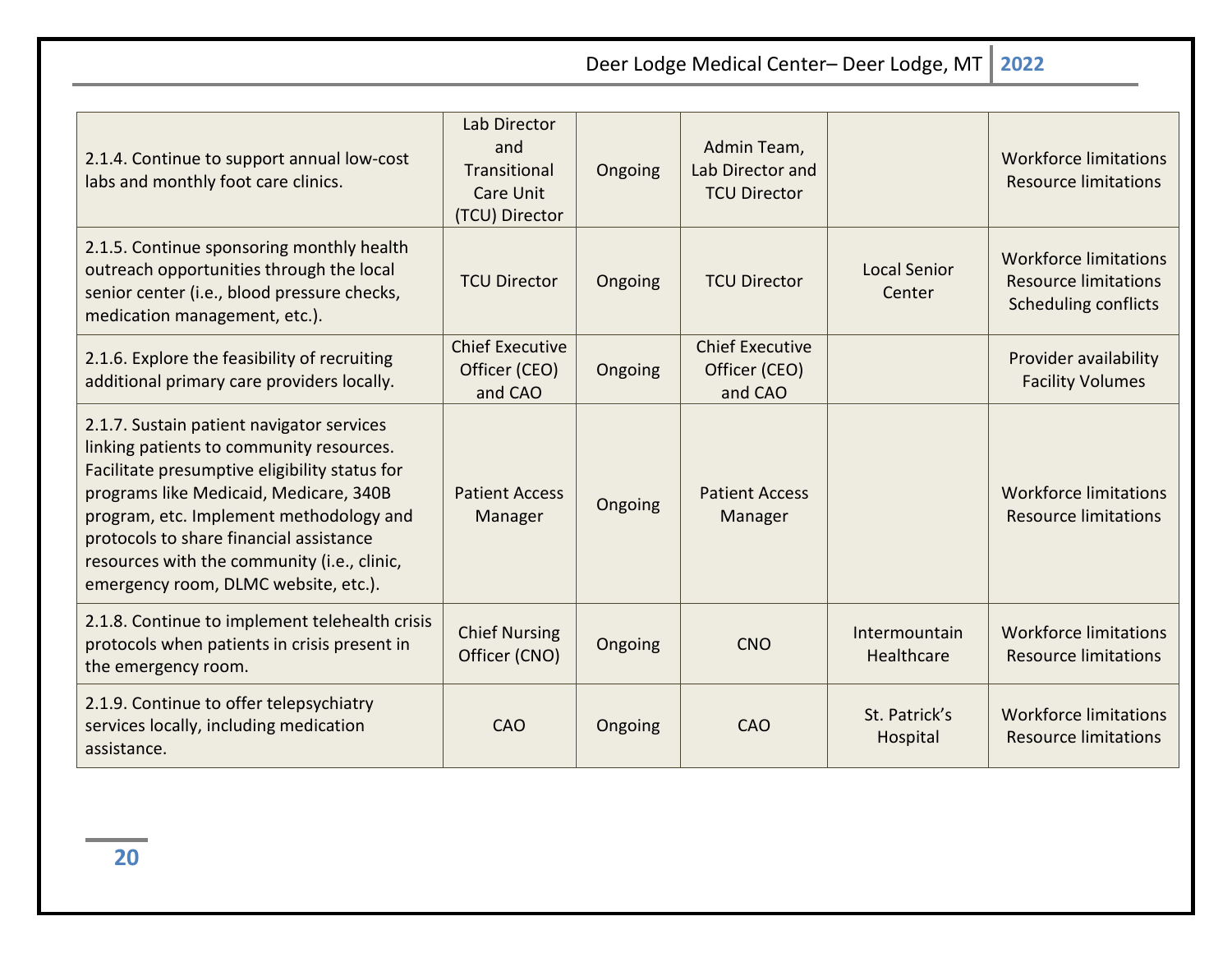| 2.1.10. Continue to offer Tele-oncology<br>services through DLMC. DLMC will host an<br>open house in June 2022 to raise the<br>community's awareness of this service. | CNO | Ongoing;<br>Open<br>house<br>6/10/22 | Administrative<br>Team | Intermountain<br>Healthcare | Workforce limitations<br><b>Resource limitations</b><br><b>Financial limitations</b> |
|-----------------------------------------------------------------------------------------------------------------------------------------------------------------------|-----|--------------------------------------|------------------------|-----------------------------|--------------------------------------------------------------------------------------|
|-----------------------------------------------------------------------------------------------------------------------------------------------------------------------|-----|--------------------------------------|------------------------|-----------------------------|--------------------------------------------------------------------------------------|

## **Needs Being Addressed by this Strategy:**

- 2. Survey respondents indicated that "Good jobs and a healthy economy" (48.8%), "Healthy behaviors and lifestyles" (37.6%), and "Access to healthcare services" (33.6%) are components of a health community.
- 3. 35.0% of respondents rated their knowledge of health services available through Deer Lodge Medical Center as fair or poor.
- 4. Survey respondents indicated they learn about available health services through "Friends/family" and "Word of mouth/reputation" (57.6%, each), and "Clinic/hospital staff" (44.0%).
- 5. Focus group participants were interested in more health outreach and fitness opportunities.
- 6. Survey respondents reported that "More primary care providers" (43.2%), "More mental health providers" (36.8%), "More information about available services" and "Payment assistance programs (healthcare expenses)" (32.8%, each) would improve the community's access to healthcare.
- 7. Survey respondents indicated an interest in the following classes or programs: "Fitness" (34.4%), "Health and wellness" (33.6%), and "Weight loss" (24.0%).
- 10. 11.2% of survey respondents indicated a desire in "Cancer care" available locally.
- 11. 31.3% of survey respondents indicated they delayed or did not receive needed healthcare services; reasons for delay included "It cost too much" (33.3%), and "My insurance didn't cover it" (30.6%), and "Too long to wait for an appointment" (19.4%).
- 12. 9.8% of survey respondents indicated that they had difficulty getting a prescription or taking their medication regularly in the last year.
- **13. Focus group participants shared a desire for expanded telehealth services locally.**
- 14. 26.1% of survey respondents were not aware of programs that help people pay for healthcare expenses.

## **Anticipated Impact(s) of these Activities:**

- **Increase access to health care services.**
- **Build community capacity.**
- **Increased community knowledge of services.**
- Reduced burden of cost/insurance/transportation as a barrier to care.
- Service, policy, and resources development.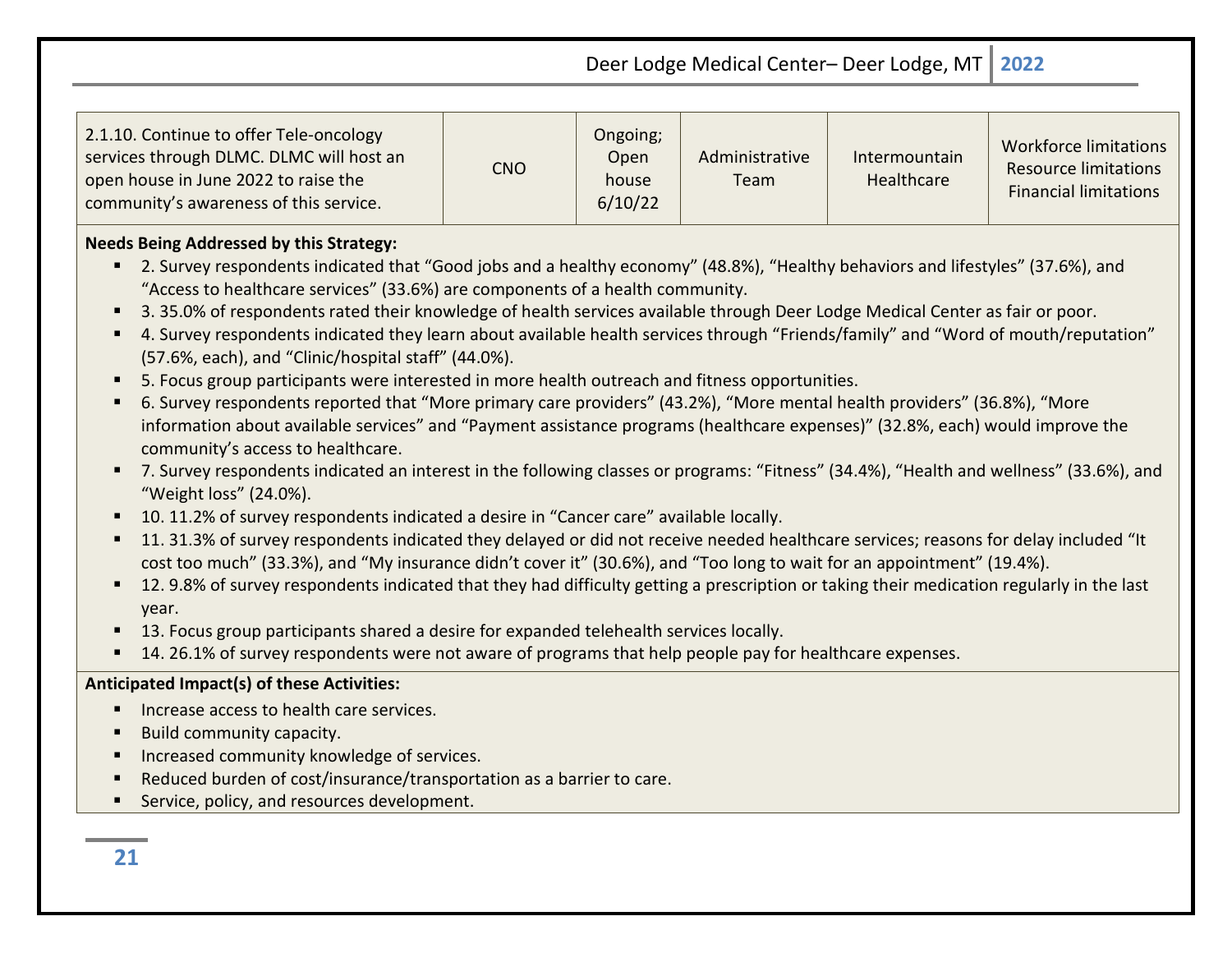**Plan to Evaluate Anticipated Impact(s) of these Activities:**

- **Track progress of recruiting new providers and implementing services available through DLMC.**
- Track utilization of the Cardiac Pulmonary Rehabilitation program phase 2.
- Track referrals made to phase 3 of the Cardiac Pulmonary Rehabilitation program.
- **Track utilization of the Community Integrated Health Professionals (CIH).**
- Maintain the Pediatric Preparedness Gold Standard certification.
- Track number of training opportunities among local quick response units.
- Track participation among local quick response units.
- Track utilization of annual low-cost labs and monthly foot care clinics.
- **Track progress towards determining feasibility of recruiting a new primary care provider.**
- Track utilization of patient navigator services connecting patients to community resources.
- Monitor implementation of telehealth crisis protocols.
- Track utilization of telepsychiatry and tele-oncology services.
- Monitor access to care indicators on subsequent CHNA.

**Measure of Success:** DLMC will observe an increase in the percentage of healthcare services that residents are receiving within Powell County.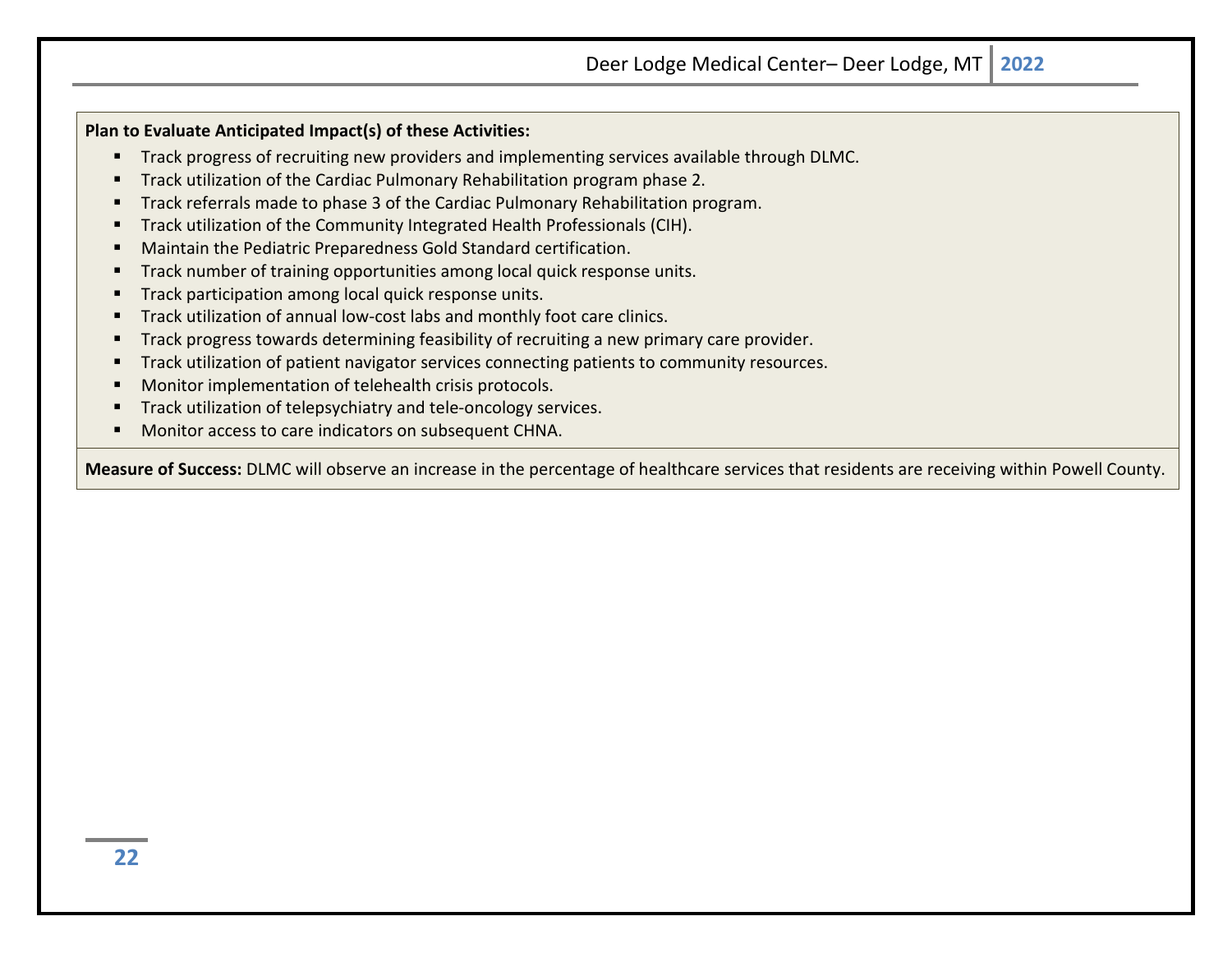| $\sim$ |  |
|--------|--|
|        |  |

Workforce limitations Resource limitations Scheduling conflicts

Workforce limitations Financial limitations Resource limitations

#### **Strategy 2.2:** Improve knowledge of services available through Deer Lodge Medical Center and in the community. **Activities Responsibility Timeline Final Approval Partners Potential Barriers**  2.2.1. Continue to convene a DLMC workgroup/Administrative team to discuss current outreach efforts, gaps and new opportunities (i.e., ADA compliance, website development, etc.). Continue to support the community resources page on DLMC website that was built during the last implementation period. Administrative  $\begin{array}{c|c} \hline \text{inistrative} & \text{Weekly} & \text{Administrative} \\ \text{team} & \text{team} & \text{team} \end{array}$ team 2.2.2. Continue to share outreach flyers, handouts, and messages on the screen in lobby detailing local resources (i.e., senior services, mental health resources, new services, financial assistance, etc.). Foundation Director and Administrative Assistant Ongoing Foundation Director and Administrative Assistant 2.2.3. Revisit outreach/information materials Administrative

**Goal 2:** Enhance access to healthcare services in Powell County.

| 2.2.9. We visit bati cacillinoi mation materials<br>about DLMC providers and services (i.e., grief<br>support groups, telehealth services, etc.) that<br>were created during the last implementation<br>period. | Administrative<br>team                                     | Ongoing | Administrative<br>team                                  |                                                                             | <b>Workforce limitations</b><br><b>Financial limitations</b><br><b>Resource limitations</b> |
|-----------------------------------------------------------------------------------------------------------------------------------------------------------------------------------------------------------------|------------------------------------------------------------|---------|---------------------------------------------------------|-----------------------------------------------------------------------------|---------------------------------------------------------------------------------------------|
| 2.2.4. Continue to provide education through<br>presentations to local organizations (i.e.,<br>Rotary Club, Public Health, local schools, etc.).                                                                | <b>TCU</b><br>Coordinator<br>and<br>Administrative<br>team | Ongoing | <b>TCU Coordinator</b><br>and<br>Administrative<br>team | Local school<br>districts (#1 and<br>2), Local Health<br>Dept., Rotary Club | <b>Workforce limitations</b><br><b>Resource limitations</b><br><b>Scheduling conflicts</b>  |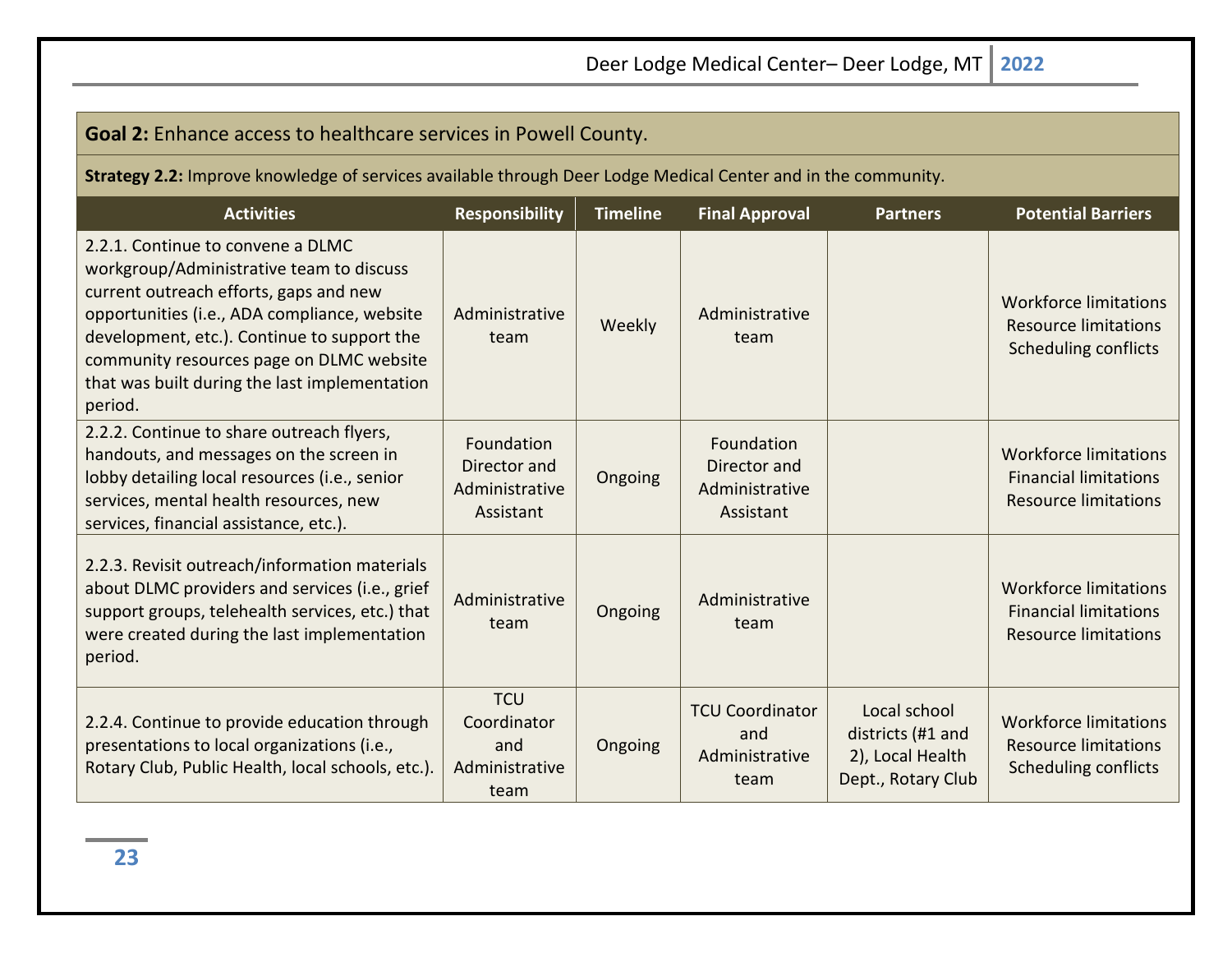#### **Needs Being Addressed by this Strategy:**

- 3. 35.0% of respondents rated their knowledge of health services available through Deer Lodge Medical Center as fair or poor.
- 4. Survey respondents indicated they learn about available health services through "Friends/family" and "Word of mouth/reputation" (57.6%, each), and "Clinic/hospital staff" (44.0%).
- 5. Focus group participants were interested in more health outreach and fitness opportunities.
- 6. Survey respondents reported that "More primary care providers" (43.2%), "More mental health providers" (36.8%), "More information about available services" and "Payment assistance programs (healthcare expenses)" (32.8%, each) would improve the community's access to healthcare.
- 14. 26.1% of survey respondents were not aware of programs that help people pay for healthcare expenses.

#### **Anticipated Impact(s) of these Activities:**

- **If** Increase access to health care services.
- Build community capacity.
- **Increased community knowledge of services.**
- Reduced burden of cost/insurance/transportation as a barrier to care.
- Service, policy, and resources development.

#### **Plan to Evaluate Anticipated Impact(s) of these Activities:**

- **Track progress of outreach efforts, gaps and new opportunities.**
- Track engagement and utilization of the community resources webpage.
- **Track number of outreach flyers created and disseminated.**
- **Track number of local resources utilized as a result of outreach flyers.**
- **Track number of educational presentations made to local organizations.**
- **Track attendance for educational presentations.**
- Monitor awareness of services indicators on subsequent CHNA.

**Measure of Success:** Powell County residents will observe and improvement in their knowledge of healthcare services available locally.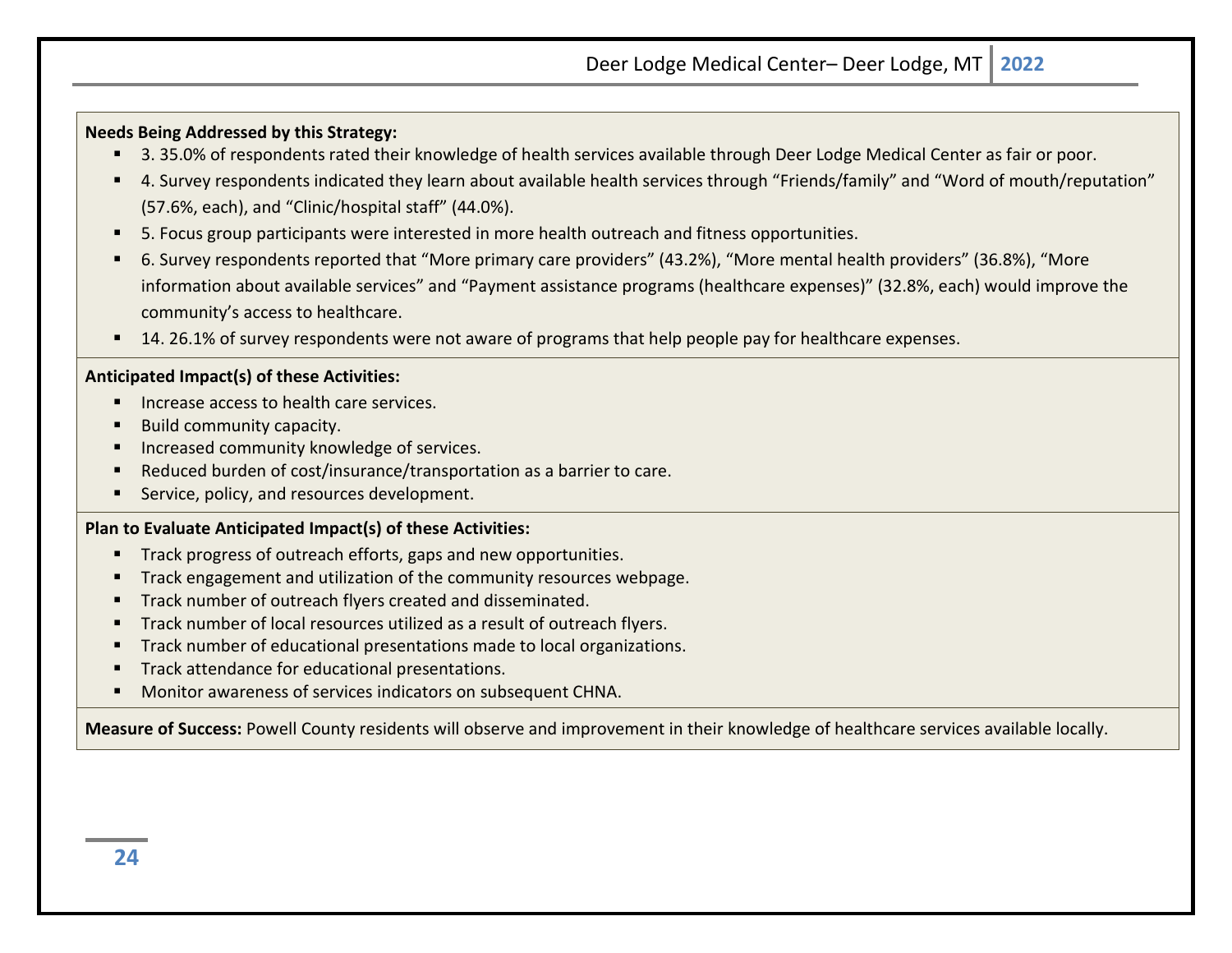<span id="page-24-0"></span>

| Deer Lodge Medical Center- Deer Lodge, MT<br>2022                                                                                                                                                                                                                                       |                                                                                                                                                                                                                                                                                                            |  |  |  |  |
|-----------------------------------------------------------------------------------------------------------------------------------------------------------------------------------------------------------------------------------------------------------------------------------------|------------------------------------------------------------------------------------------------------------------------------------------------------------------------------------------------------------------------------------------------------------------------------------------------------------|--|--|--|--|
| <b>Needs Not Addressed and Justification</b>                                                                                                                                                                                                                                            |                                                                                                                                                                                                                                                                                                            |  |  |  |  |
| Identified health needs unable to address<br>by DLMC                                                                                                                                                                                                                                    | <b>Rationale</b>                                                                                                                                                                                                                                                                                           |  |  |  |  |
| 1. 59.2% of survey respondents noted "Alcohol/substance<br>abuse" as a top health concern for the community.                                                                                                                                                                            |                                                                                                                                                                                                                                                                                                            |  |  |  |  |
| 2. Survey respondents indicated to what degree their life has<br>been negatively affected a little by their own or someone<br>else's substance abuse issues, including alcohol,<br>prescription, or other drugs: "A little" (16.3%), "Somewhat"<br>(22.0%), and "A great deal" (16.3%). | Deer Lodge Medical Center (DLMC) primary care providers council<br>patients on substance abuse as needed based on the individual as part of<br>the general care. As necessary, patients are referred to specialists for<br>further help/treatment.                                                         |  |  |  |  |
| 3. Focus group participants were interested in an<br>improvement to senior services locally - specifically<br>additional senior housing options and home health services.                                                                                                               | Community housing is beyond the scope of the services being focused<br>on by DLMC. Community groups (i.e., Council on Aging, Renaissance,<br>etc.) are active members on DLMC's patient family advisory council.<br>DLMC supports these services and initiatives as possible.                              |  |  |  |  |
| 4. 44.8% of survey respondents indicated desire in "Urgent<br>care" services available locally.                                                                                                                                                                                         | All services provided through an urgent care model are available through<br>the existing DLMC clinic. The resource and staffing of an urgent care<br>were not identified as a priority at this time. Based on volumes, walk in<br>patients are typically able to be seen same day through the DLMC clinic. |  |  |  |  |